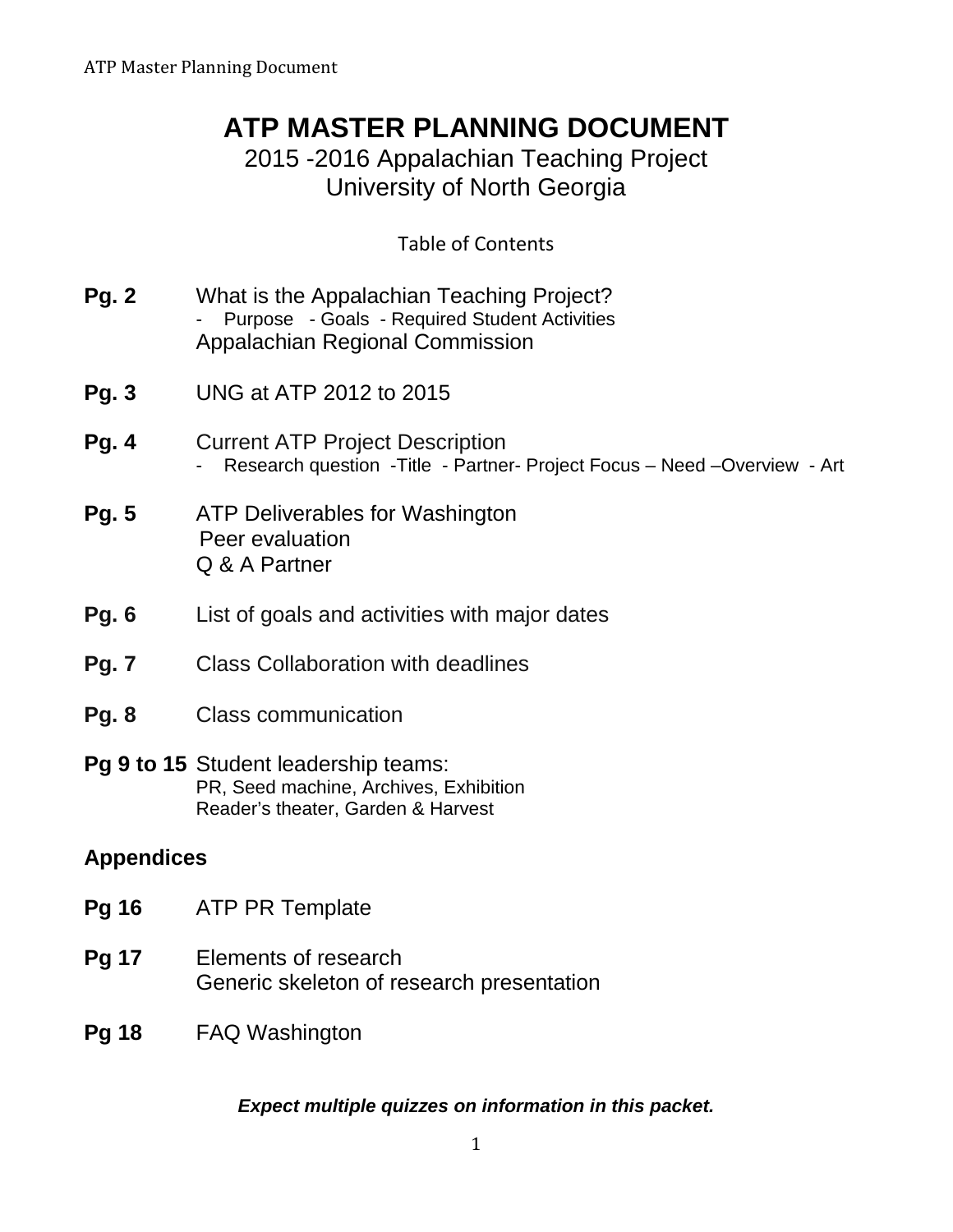# **INTRODUCTION TO ATP**

# *What is the Appalachian Teaching Project?*

ATP engages students and regional citizens in posing answers to the question, "How can we build a sustainable future for Appalachian communities?"

The ATP is an initiative of the **Consortium of Appalachian Centers**, a coalition of sixteen (16) Appalachian Studies organizations in higher education, seeks to support and encourage student research and interaction among those campuses and constituent communities.<http://www.etsu.edu/cas/cass/projects/>

**Purpose** To support community-based research and civic entrepreneurship by strengthening educational partnerships among students, faculty, and citizenry in Appalachia.

### **Goals**

- 1. Students will strengthen leadership skills and awareness of community assets that can foster sustainability.
- 2. Students will be engaged as active learners and participants in community projects.
- 3. Students will engage in traditional and active research to assist communities in creative approaches to sustainability through asset-based development.

# **Required student activities**

- 1. Conduct research and develop creative activity.
- 2. Presentation of research at a conference in Washington, D.C.
- 3. Creation of a poster for presentation at the conference in Washington, D.C.
- 4. In addition, students must participate in at least two of the following options:
	- a. Presentation of research to at least one civic organization or to elected officials within the community.
	- b. Presentation of research at a national conference.
	- **c.** Participation in a poster session or panel discussion, or delivery of a formal paper at the Appalachian Studies Association's Annual Conference in March.

The ATP is funded by the **Appalachian Regional Commission**, a regional economic development agency that represents a partnership of federal, state and local governments. <http://www.arc.gov/>

# *Expect a quiz on the above information.*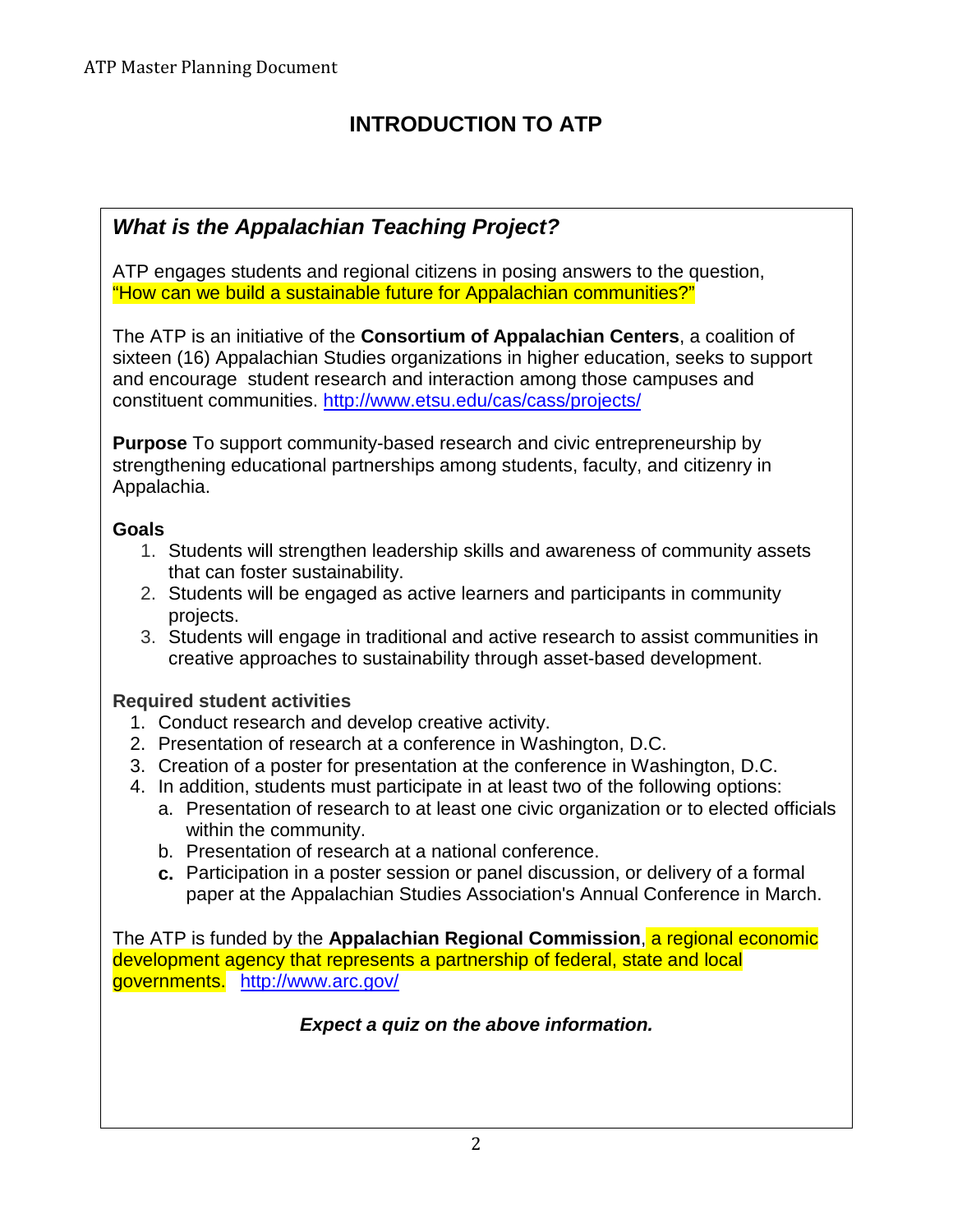# **ATP at UNG 2012 to 2015**

Our ATP focuses around the Center's signature undergraduate research initiative**, Saving Appalachian Gardens and Stories**, or SAGAS. Community members help students collect, bank, grow, and share heirloom seeds and their related etnocultural memories through written, visual and performance art. SAGAS is an interdisciplinary endeavor among the departments of biology, visual, arts, and Appalachian Studies. This is bigger than a class project.

# **2014 Year 3 Community Partner:** Dahlonega Farmers Market

### **Title**

Local Food for Local People: Exploring Food Democracy in Lumpkin County, GA **Research question** 

*How could we help the Dahlonega Farmers Market contribute to a better regional food system in north Georgia?*

Art Broadsides <http://www.etsu.edu/cas/cass/projects/ngcsu/2012.php>

# **2013 Year 2 Community partner:** Loganberry Heritage Farms

### **Title**

Heirloom Seed Keepers and their Stories: Growing community and sustainability through artsbased research

### **Research question**

*How is seedsaving an act of political resistance?*

Art Garden flags http://www.etsu.edu/cas/cass/projects/ngcsu/2013.php

# **2012 Year 1 Community Partner:** Dahlonega Farmers Market

# **Title**

Heirloom Seed Keepers and their Stories: Growing community and sustainability through artsbased research

### **Research question**

*What is the state of heirloom gardening in Lumpkin County* **Art** Commununograph <http://www.etsu.edu/cas/cass/projects/ngcsu/2012.php>

**2015 Year 4 Community Partner:** Chestatee Regional Library

# **Title**

*Cultivating Community: Helping rural libraries develop heirloom seed and story repositories* **Research question**

*How can public access to heirloom seeds and ethnocultural memories be increased in north Georgia?* 

### **Art**

Seed dispensing machine and readers' theater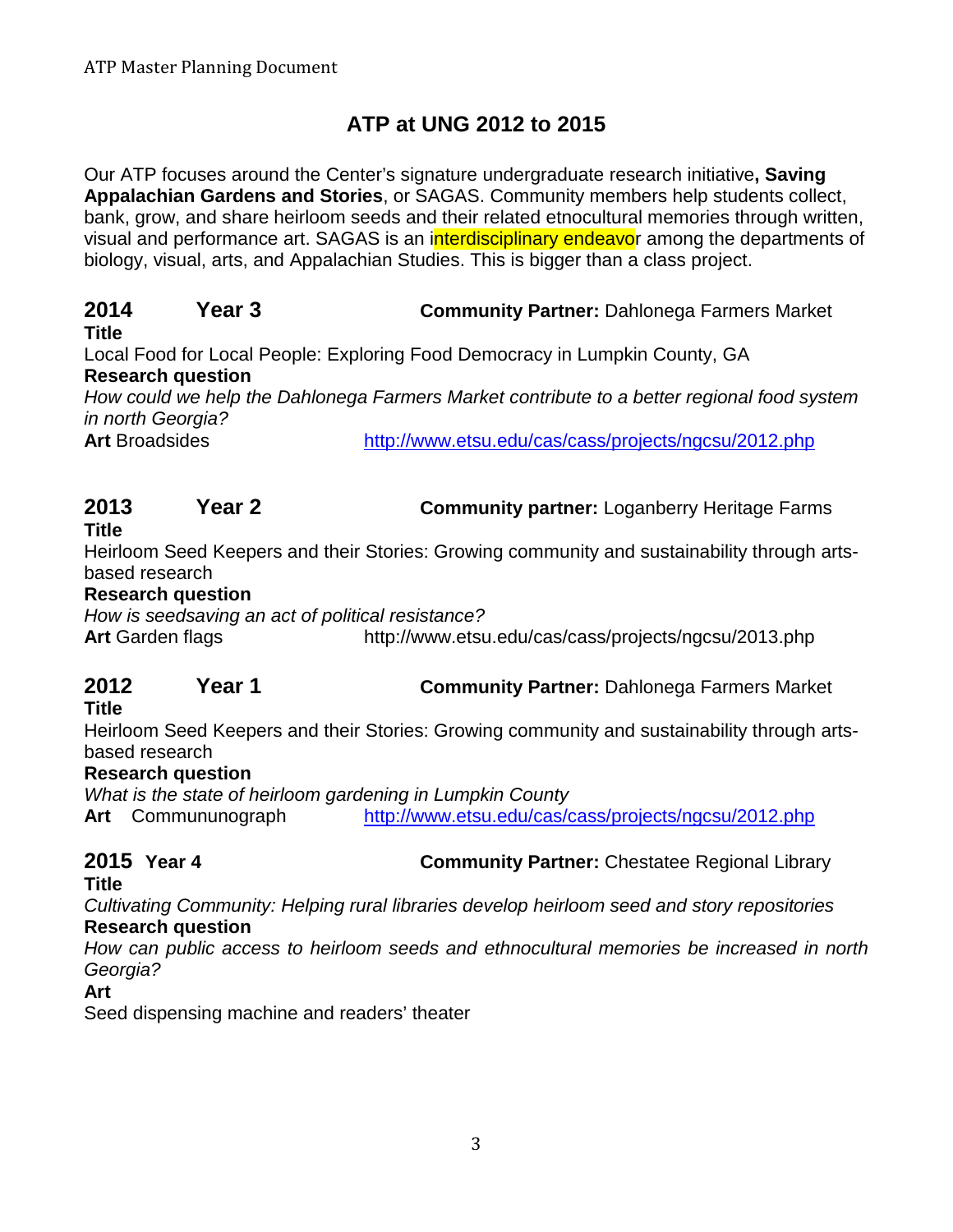# **YEAR 4 ATP Project Description**

### **Research question**

How can communities increase public access to heirloom seeds and ethnocultural memories in north Georgia?

### **Title**

*Cultivating Community: Helping rural libraries develop seed and story repositories* **Partner** 

[Chestatee Regional Library System](http://chestateelibrary.org/) covers two Appalachian counties in Georgia: Dawson (211 sq. mi.) and Lumpkin (284 sq. mi.).

### **Project Focus**

This project will make local heirloom seeds and the cultural memories of the seed keepers more accessible to Appalachian Georgians.

### **Need**

Like most libraries serving rural communities, Chestatee Regional Library, CRL, has experienced decreased funding and staff, yet is charged with a mission to "offer lifelong learning opportunities, family and local history resources, and recreational materials to everyone in Dawson and Lumpkin Counties."

Likewise, the Appalachian Studies Center, has collected almost 150 heirloom seed varieties as part of its Saving Appalachian Garden and Stories (SAGAS), an art-based research program that engages community members. In addition to gathering, growing, and banking heirloom seeds, the SAGAS bridges the gap between art and science by collecting enthnocultural memories from seedkeepers and then creating public art installations from the interviews. However, the Center has no consistent distribution mechanism for its seeds, stories, or art.

Finally, to our knowledge, other seed banks and/or seed libraries in north Georgia do not exist. Rural libraries are more than buildings with books. They are community meeting places where stories and information are shared. We believe that this partnership to share seeds and their ethnocultural memories will be of mutual benefit for many. It is hoped that the partnership could serve as a pilot for a full-fledged seed library, with patrons "borrowing" heirlooms seeds, planting, and returning their saved seeds to replace the library.

### **Overview of the project, including its central focus**

The project provides students an opportunity to engage in ARC's regional food initiative by piloting a mechanism to distribute heirloom seeds and their ethnocultural memories through regional libraries in Southern Appalachia. Students and community volunteers will build two portable prototypes of seed dispensing machines. They will create packaging as well as a marketing campaign in consultation with the librarians. Students will develop reader's theater from transcriptions and conversation with seed keeper, culminating in October with a public performance at both locations of the Chestatee Regional Library.

### *Expect a quiz on this information.*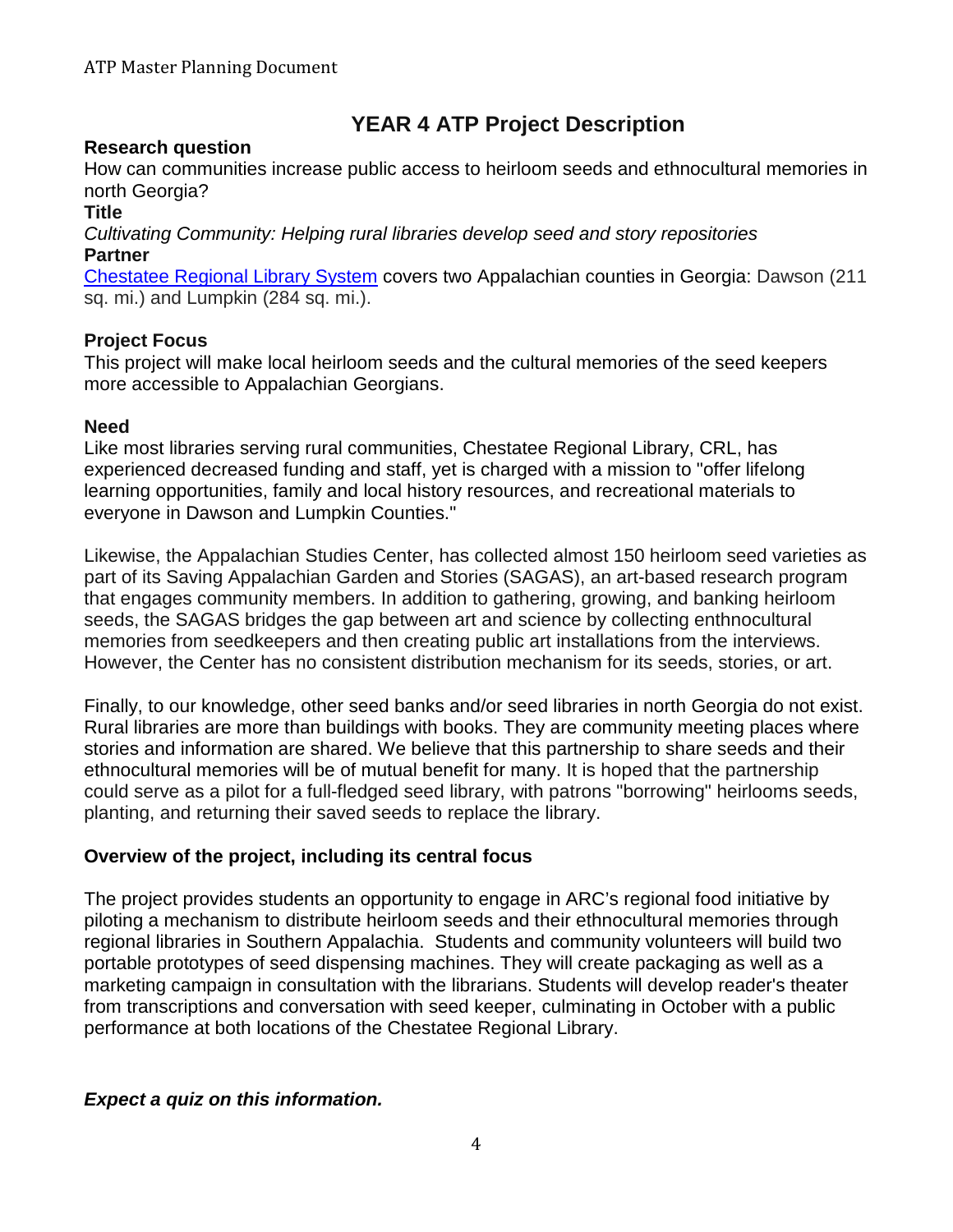# **ATP Deliverables for Washington, DC**

- 1. Powerpoint presentation
	- o Including typed script
- 2. Display board (Follows research outline)
	- o Seed machine
	- o Seed boxes
	- o Seed packets
- 3. Brochure or other giveaway

 *Dec. 4 and 5, 2015 in Arlington, VA*

### **Peer evaluation**

Your ATP presentation will be evaluated at the conference by everyone in attendance using a five-point scale.

- *How well did this group engage its community partners and how well did they address the question of sustainability?*
- *Was this group's presentation well prepared, did it meet the time guidelines, and how well did it communicate the group's research?*

These evaluations are circulated among participating institutions. As part of our preparation, we will study past evaluations. Prepare to practice!

# **Q & A Partner**

- 1. Each school will be assigned another school to ask questions after the presentation. UNG will be asking questions to
	- a. Get to know them in advance. Read their abstract. Facebook. Make a point to meet them at breakfast the first day.
- 2. **Example 2.** The solution of the asking you questions.
	- a. Get to know them in advance. Read their abstract. Facebook. Make a point to meet them at breakfast the first day. Invite them to see our display!

*One of you will lead class in developing questions before we leave for Washington and lead the team during the presentation at Washington. Others will pass questions to this person.*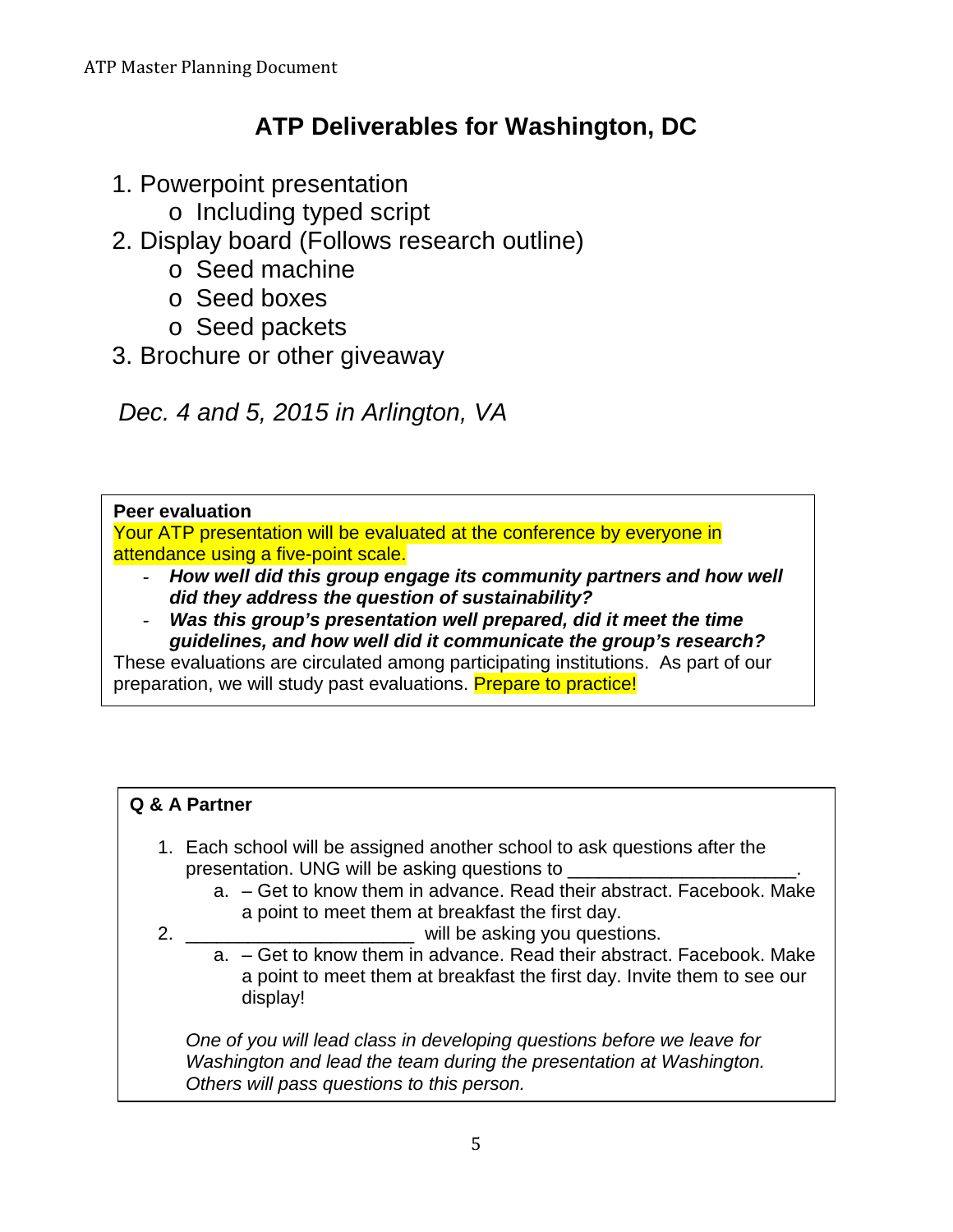# **List of Goals and Activities**

- 1. **PROGRAMMING** Students will provide a readers theater performance for patrons of the Chestatee Regional library (Fall semester 2015) and youth programming (Seed Bombs) as part of the library's Full Steam Ahead initiative (Spring 2016). To accomplish this goal, they will interview local seed keepers, convert the transcripts to Readers Theater and serve as storytellers in residence at both branches of the library.
- 2. **SEED MACHINE** A seed dispensing machine will be built for each library location. Students will be responsible for maintenance and stocking the supply of the seed machine.
- 3. **SEED and Story celebration.** Students will develop, market, and execute a seed and story "launch" for both locations of library.
- 4. **GARDEN WORK:** All students will contribute at least 10 hours of direct service in maintaining, and harvesting heirloom seed demonstration garden and/or creating seed packets for distribution machines and promotional events.
- **5. PRESENTATION:** Students will present/publish/perform their undergraduate research at the following venues.
	- a. **Community presentations** 
		- i. Tues. Nov. 19 at UNG Library Technology Center
		- ii. Sat. Oct. 17 at Chestatee Regional Library
		- iii. Sat. Oct. 24 at Chestatee Regional Library
		- iv. Feb. 2016 at both locations Chestatee Regional Library
	- b. **Academic presentations (selected students)**

i. Dec. 4-5, 2015 Appalachian Teaching Project ii. March 2016 Poster session at Appalachian Studies Association iii. April 2016 Poster session or paper at the UNG Academic Research **Conference** 

- 6. **Year 1-3 ATP EXHIBITIONS:** Students will setup and break down exhibitions of art made in the previous ATP projects that will be rotated at the libraries' locations. Students will exhibit elements of the arts based research from the past three ATP projects (communograph, garden flags, and broadsides) during library events.
- 7. **MARKETING AND PR** Students will be responsible for writing a marketing plan for public library events and promote at Farmers Markets and other UNG campus/community events as well as social media. Must be checked by UNG Relations!
- **8. COURSE READINGS & DISCUSSION**: See syllabus for each course.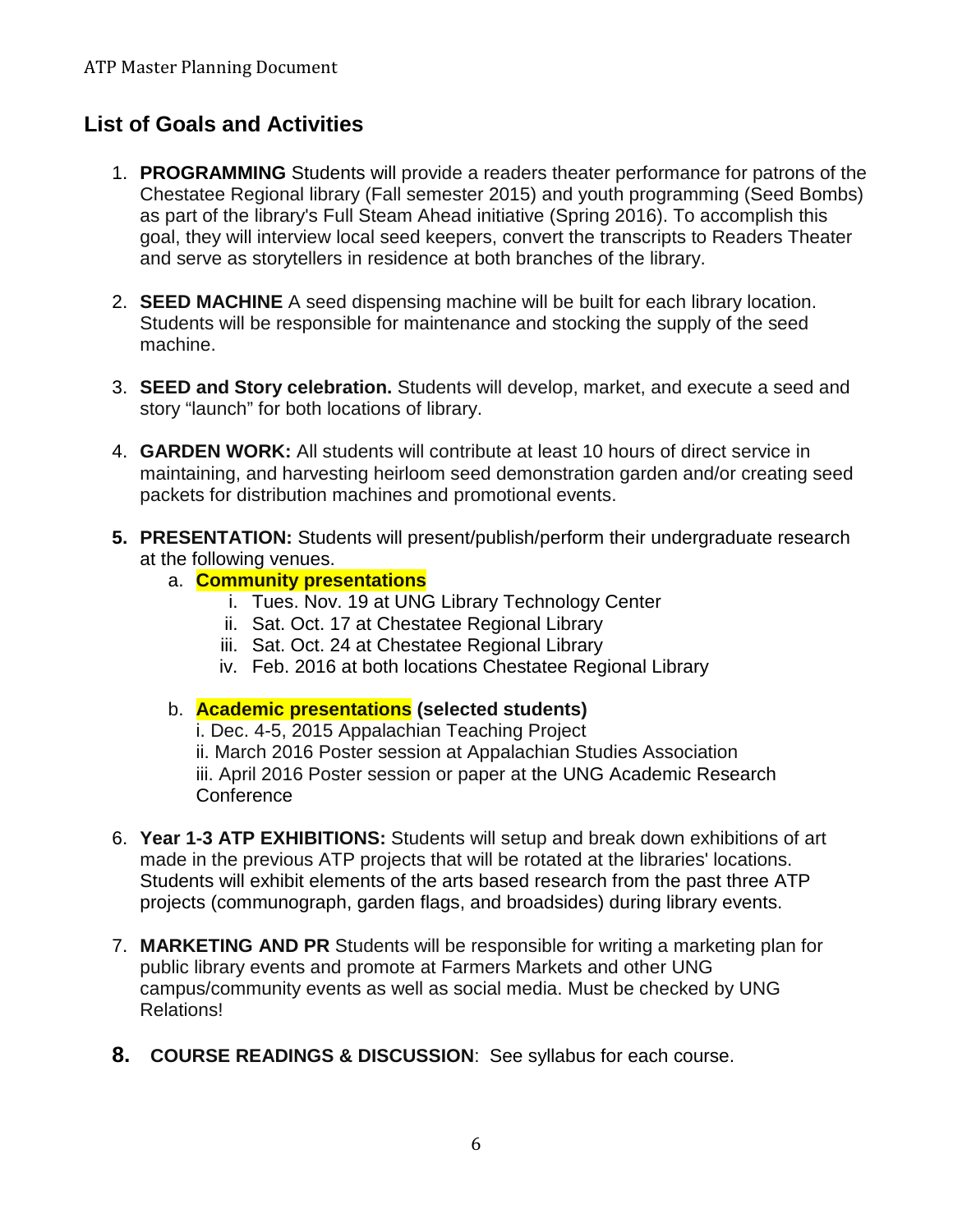# **How will we accomplish this? Class Collaboration**

|                                   | <b>Travel</b><br>to DC                                            | <b>Seed</b><br>machine                                                                                                                                                                                                        | Garden &<br><b>Harvest</b>                                                                               | <b>Public</b><br>Library                                                     | <b>Community</b><br><b>Presentation</b>                       | <b>Oral history</b><br><b>Research for</b><br>Year 5                                           |
|-----------------------------------|-------------------------------------------------------------------|-------------------------------------------------------------------------------------------------------------------------------------------------------------------------------------------------------------------------------|----------------------------------------------------------------------------------------------------------|------------------------------------------------------------------------------|---------------------------------------------------------------|------------------------------------------------------------------------------------------------|
| <b>Goals</b><br>and<br>activities | * PPT<br>* Script<br>* Exhibit<br>* Seed<br>machine<br>* Brochure | Seed<br>packets<br>Seed boxes<br>Inserts                                                                                                                                                                                      | Maintain<br>garden<br>Harvest<br>seeds<br>Prepare for<br>seed bank                                       | Seed and<br>story<br>event<br>-Readers<br>theater                            | <b>DC Dress</b><br>Rehearsal<br>Portion of<br>readers theater | Planting by the<br>moon                                                                        |
| <b>Dates</b>                      | Dec. 4 to<br>Dec. 5<br>Leave on<br>Thurs.<br>Dec. 3               | <b>Sept 12:</b><br>50 seed<br>packets<br>Oct. 17<br>100 seed<br>packets and<br>boxes<br>Oct. 24<br>100 seed<br>packets and<br>boxes<br><b>Nov 17</b><br>100 seed<br>packets and<br>boxes<br>Dec 3<br>200 packets<br>and boxes | Average first<br>frost date<br>Nov. 1 to<br><b>Nov. 10</b><br>(seeds must<br>be harvest<br>before frost) | Sat. Oct.<br>17 and<br><b>Oct. 24</b><br>2015<br>Four<br>Tues in<br>Feb 2016 | Tues. Nov. 17<br>at 7 pm                                      | To be used for<br>future classes to<br>develop<br>program<br>Due before<br>mid-term Oct.<br>12 |
|                                   |                                                                   |                                                                                                                                                                                                                               |                                                                                                          |                                                                              | Lead class responsible for goals and activities               |                                                                                                |
|                                   | <b>Travel</b><br>to DC                                            | <b>Seed</b><br>machine<br><b>Seed</b><br>packets                                                                                                                                                                              | Garden &<br><b>Harvest</b>                                                                               | <b>Public</b><br>Library                                                     | <b>Community</b><br><b>Presentation</b>                       | <b>Oral history</b><br>background<br>research                                                  |
| <b>Capstone</b>                   | X                                                                 |                                                                                                                                                                                                                               | May need<br>support from<br>Capstone                                                                     | X Seed<br>and story<br>celebrati<br>on                                       | X ATP dress<br>rehearsal                                      | X                                                                                              |
| <b>Intro</b>                      |                                                                   | X                                                                                                                                                                                                                             | X                                                                                                        | Attend<br>and<br>assist                                                      | Attend and<br>assist                                          |                                                                                                |
| <b>Story</b>                      |                                                                   |                                                                                                                                                                                                                               |                                                                                                          | X<br>readers<br>theater                                                      | X<br>readers theater                                          | May need<br>support from<br>storytelling class                                                 |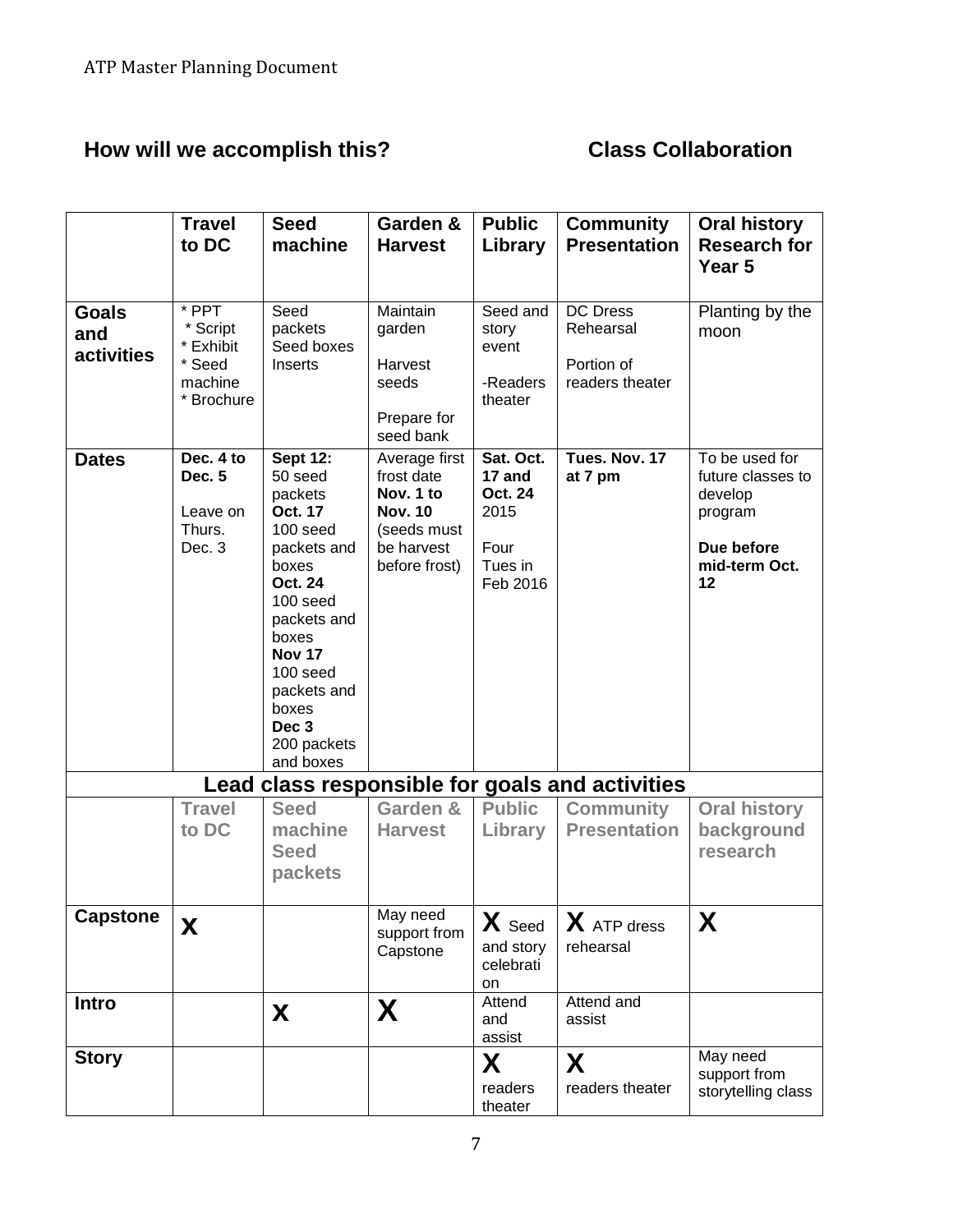# **How will classes communicate with each other?**

### **1. Team Leaders**

- o Public relations and marketing…….
- o Research…………………………….
- o Archival………………………………
- o Exhibition……………………………
- o Seed machine/packets…………….
- o Garden and Harvest………………..
- o Reader's Theater……………………

### **2. Team members**

You will serve on more than one team.

### **3. ATP Facebook Closed Group**

You **must** use this group to communicate. Emails get lost and communication confused when everyone on email doesn't hit reply all.

### *Remember this…..*

1. If the question pertains to the project, first ask your Team leader. Or ask another Team Leader if the question pertains to their team. Or ask Class Connector. **Then** ask Ms. Kent 706-499-8208 or [rkent@ung.edu](mailto:rkent@ung.edu)

2. One of you will develop a list of contacts and post it on Facebook as a file. Put these contacts in your phone. Don't text me to find out a number that has been given to you.

### **3. If the question pertains to your grade or performance in class, you must contact your instructor of record.**

4. Although only students from Capstone class will be eligible to go to Washington, ALL students in courses with GASC prefix will be contributing to ATP. Thus, collaboration and teamwork are imperative.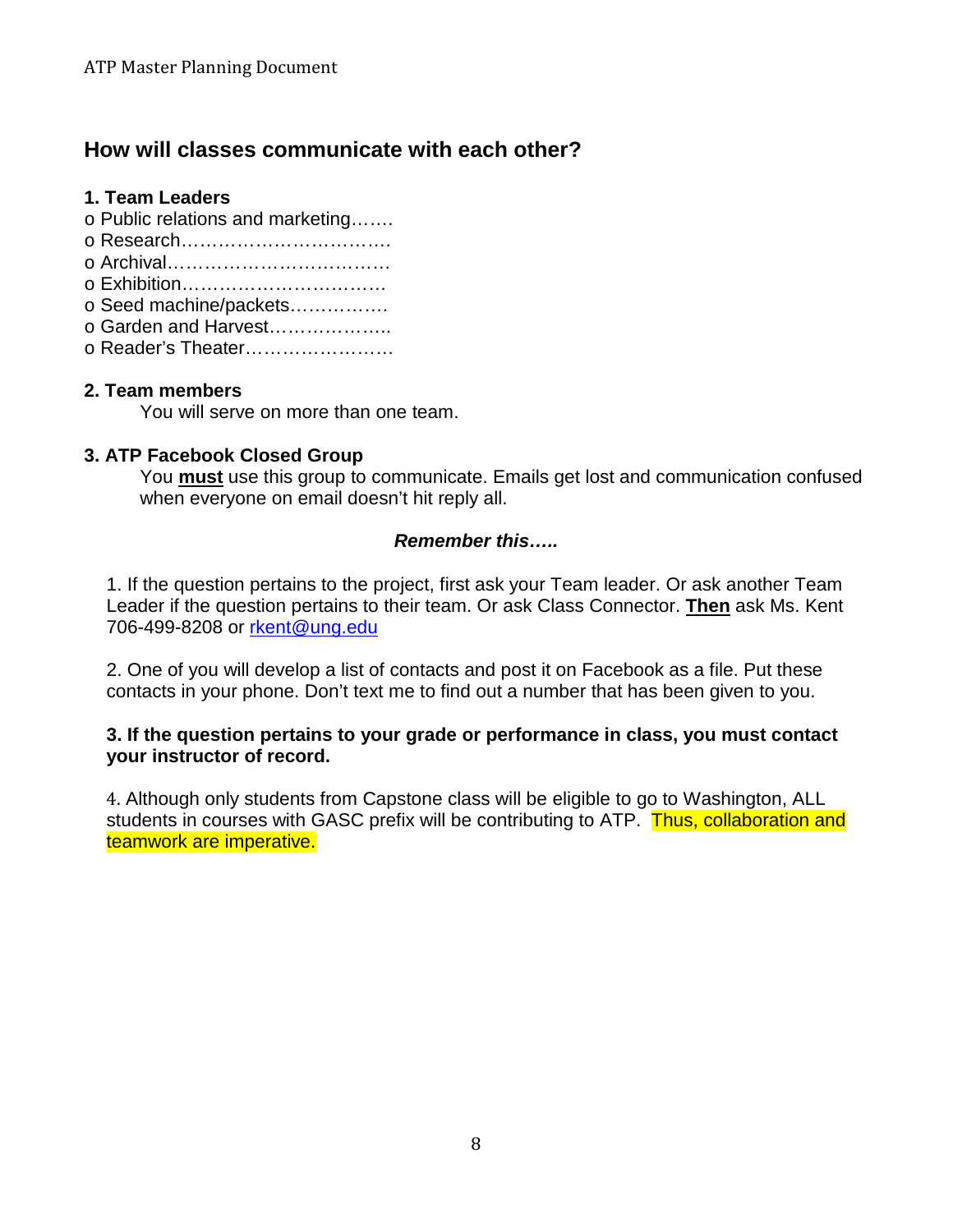# **Student Leadership Teams**

| <b>TEAM NAME</b>                                                  | <b>TEAM DELIVERABLES</b>                                                                                                                                                                                                                         | <b>TEAM MEMBERS</b>                                                        |
|-------------------------------------------------------------------|--------------------------------------------------------------------------------------------------------------------------------------------------------------------------------------------------------------------------------------------------|----------------------------------------------------------------------------|
| <b>PR Team</b>                                                    | Responsible for all items related to<br>marketing and promotion of the Oct.<br>Launch and Jan/Feb workshops at both                                                                                                                              | <b>LEADER</b>                                                              |
| <b>Capstone Class</b><br>Faculty:<br><b>Rosann Kent</b>           | library locations. May include social media<br>blasts, posters, website updates, press<br>releases, display boards for libraries. DONE<br>IN CONJUCTION WITH PARTNER AND<br>UNIVERSITY RELATIONS                                                 | <b>MEMBERS</b>                                                             |
| <b>Others:</b><br>Librarians<br>and<br>University<br>Relations    | Document all aspects of 2015 ATP:<br>1.<br>classroom work, seed packet making,<br>rehearsals, library event, exhibitions,<br>etc. Take photographic and video of<br>people in action and products. These<br>images and video will be used in the | <b>NEED AT LEAST THREE</b><br>PHOTOGRAPHERS, ONE<br><b>FROM EACH CLASS</b> |
| <b>Skills needed:</b><br>- Creativity<br>- Photography            | final presentation.<br>Work with Research team to provide<br>2.<br>material as needed.<br>Work with Archival Team to store<br>3.<br>pictures properly                                                                                            | Capstone<br><b>Storytelling</b>                                            |
| - Writing<br>- Social Media<br>- graphic design<br>- Self starter | 4. Work with Exhibit Team to develop<br>aesthetically pleasing display.<br>5. Work with Research Team to develop<br>brochure for Washington.                                                                                                     | Intro                                                                      |
|                                                                   |                                                                                                                                                                                                                                                  |                                                                            |
|                                                                   |                                                                                                                                                                                                                                                  |                                                                            |
|                                                                   |                                                                                                                                                                                                                                                  |                                                                            |
|                                                                   |                                                                                                                                                                                                                                                  |                                                                            |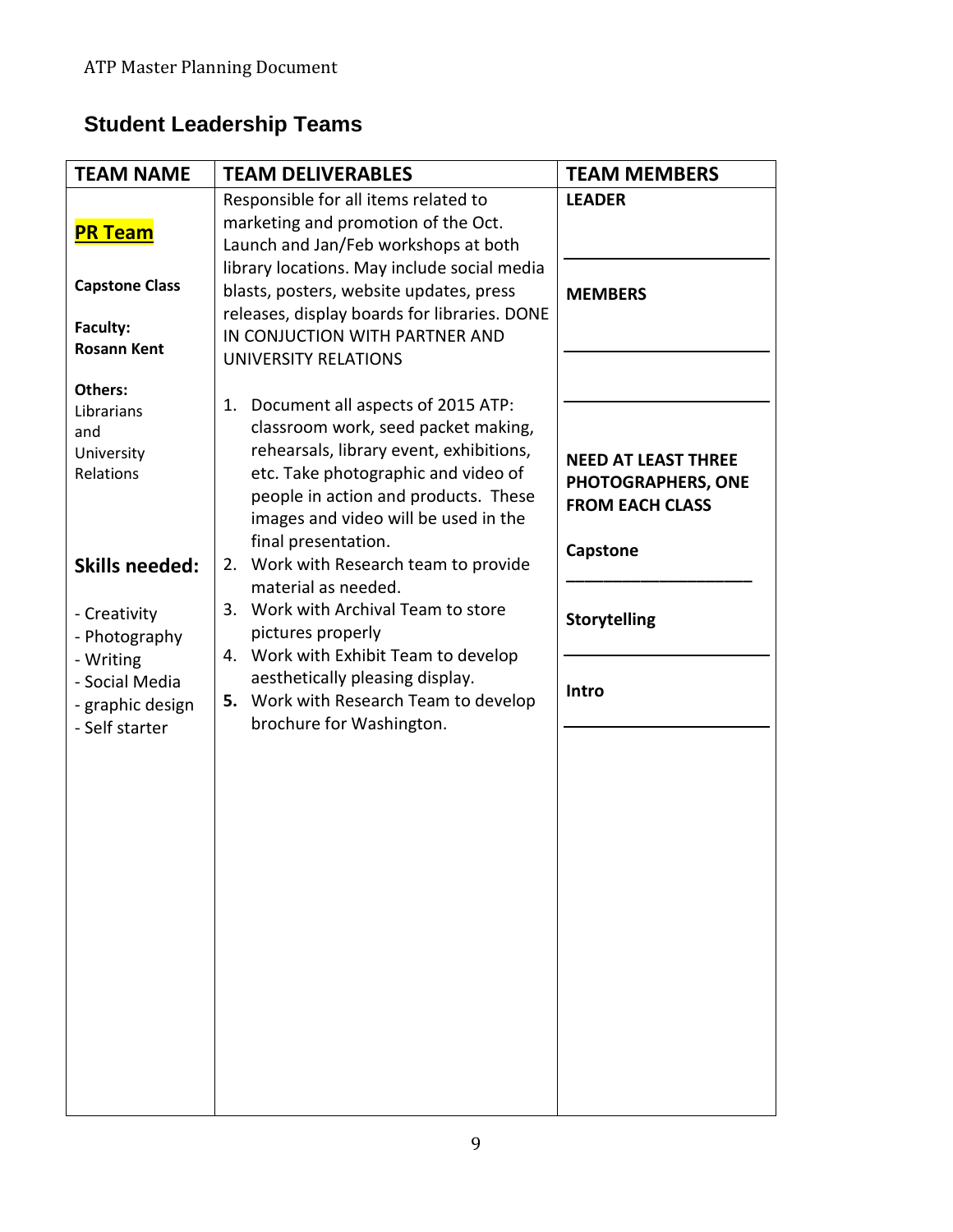| <b>Research</b><br><u>Team</u>                   | Create scholarly materials for Washington<br>and other conferences.                                                                 | <b>LEADER</b>  |
|--------------------------------------------------|-------------------------------------------------------------------------------------------------------------------------------------|----------------|
| <b>Capstone Class</b>                            | 1. Powerpoint is completed. Follow<br>template.                                                                                     | <b>MEMBERS</b> |
| <b>Faculty</b><br><b>Rosann Kent</b>             | 2. Write accompanying script.                                                                                                       |                |
| <b>Skills needed</b>                             | 3. Prepare conference brochure in<br>conjunction with PR Team.                                                                      |                |
| - Writing<br>- Powerpoint<br>- Critical thinking | 4. In early Oct. prepare and submit<br>proposals for<br>- 2016 Appalachian Studies Conference<br>See Priority calendar for deadline |                |
|                                                  | 5. In early Feb, 2016, prepare and submit<br>proposal for<br>- 2016 UNG Academic Research<br>Conference                             |                |
|                                                  |                                                                                                                                     |                |
|                                                  |                                                                                                                                     |                |
|                                                  |                                                                                                                                     |                |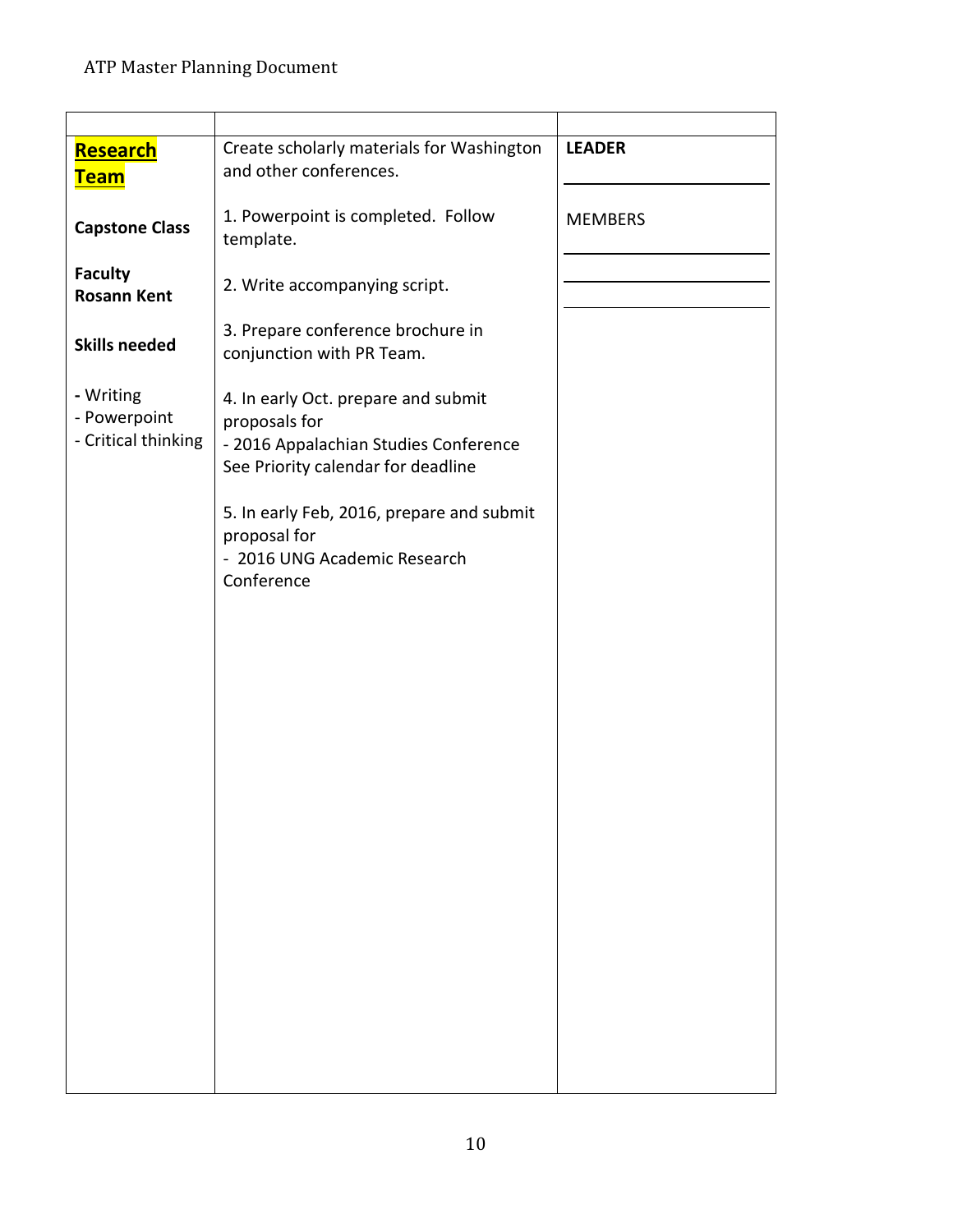| <b>Exhibition</b>                                                                                                                                    | Responsible for exhibition packing,                                                                                                                                                                                                                                       | <b>LEADER</b>  |
|------------------------------------------------------------------------------------------------------------------------------------------------------|---------------------------------------------------------------------------------------------------------------------------------------------------------------------------------------------------------------------------------------------------------------------------|----------------|
| <b>Team</b>                                                                                                                                          | transportation, set-up, take down, return                                                                                                                                                                                                                                 |                |
|                                                                                                                                                      | to its proper place at VH.                                                                                                                                                                                                                                                |                |
| <b>Capstone Class</b><br><b>Faculty:</b><br>Rosann Kent<br><b>Skills needed</b><br>- Dependability                                                   | 1. Work with PR Team to follow his/her<br>set-up instruction for exhibition.<br>2. Revise packing list.<br>3. Set up schedule for who staffs table<br>before and after sessions, and during<br>breaks at ATP Washington.<br>4. Take down and put up items from<br>exhibit | <b>MEMBERS</b> |
| - Strength<br>- Transportation<br>- Ability to follow<br>instructions<br>- Ability to write<br>technical<br>instructions<br>- Attention to<br>detail | 5. Create tutorial on how to put up new<br>canopy.<br>6. Review tutorial on how to install Year 1<br>Commmunograph and revise.<br>7. Create tutorial on how to install Year 2.<br>8. Create tutorial on how to install Year 3.                                            |                |
|                                                                                                                                                      | <b>WHO HAS A TRUCK?</b><br>Sign up for each event                                                                                                                                                                                                                         |                |
|                                                                                                                                                      | 1. Oct. 17 Dawsonville                                                                                                                                                                                                                                                    |                |
|                                                                                                                                                      | 2. Oct. 24 Dahlonega                                                                                                                                                                                                                                                      |                |
|                                                                                                                                                      | 3.                                                                                                                                                                                                                                                                        |                |
|                                                                                                                                                      | 4.                                                                                                                                                                                                                                                                        |                |
|                                                                                                                                                      | 5.                                                                                                                                                                                                                                                                        |                |
|                                                                                                                                                      | 6.                                                                                                                                                                                                                                                                        |                |
|                                                                                                                                                      |                                                                                                                                                                                                                                                                           |                |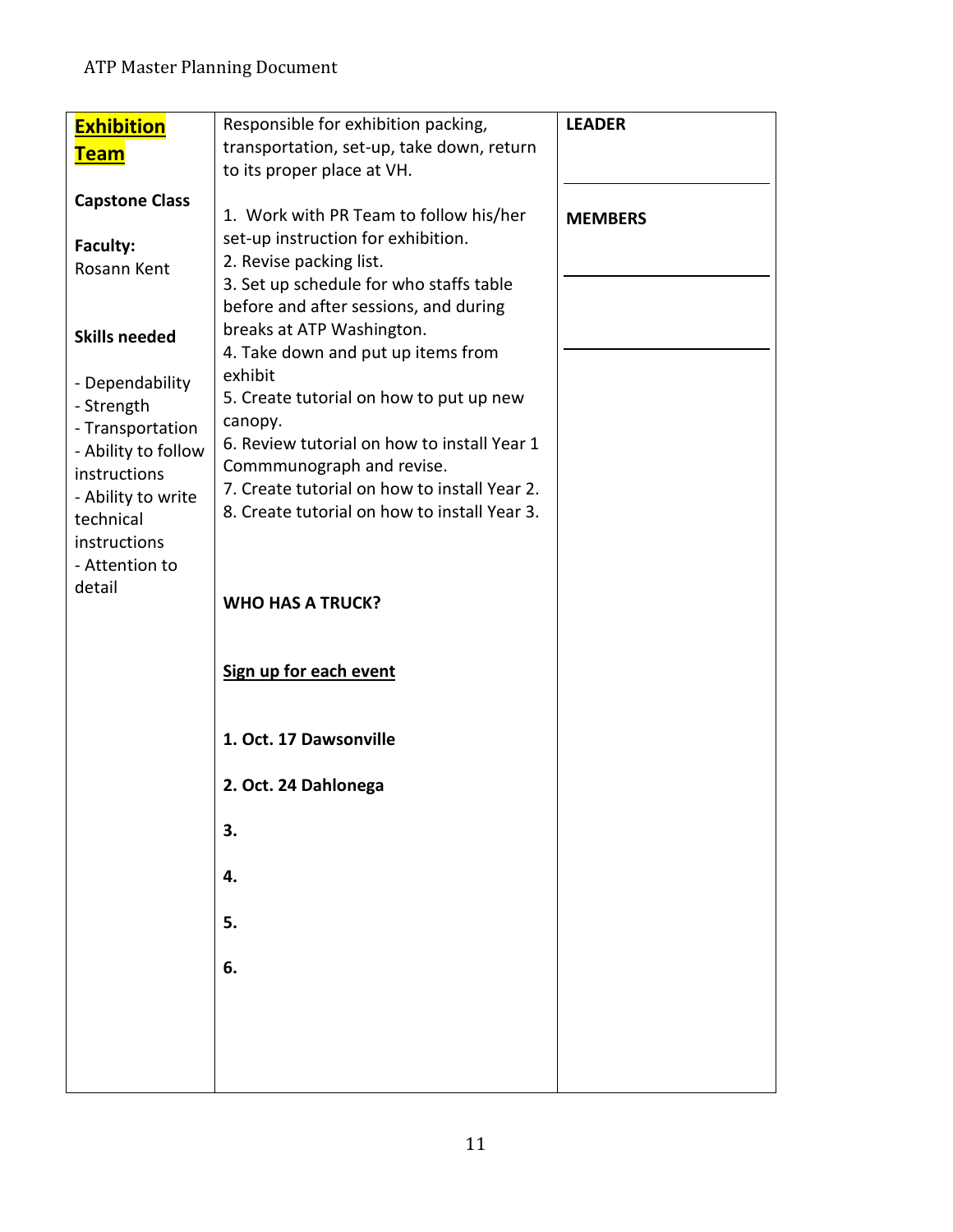| <b>Seed Machine</b><br><b>Team</b>                                                                                 | Responsible for making, stuffing seed<br>packets and boxes and stocking seed                                                                                                                                                                       | <b>LEADER</b> |
|--------------------------------------------------------------------------------------------------------------------|----------------------------------------------------------------------------------------------------------------------------------------------------------------------------------------------------------------------------------------------------|---------------|
|                                                                                                                    | machines.                                                                                                                                                                                                                                          |               |
| Faculty:<br>Rosann Kent<br>Karrie Ann<br>Fadroski<br><b>Skills needed</b>                                          | 1. Make and stuff seed packets with seeds<br>and inserts<br>2. Make and label seed boxes<br>3. Responsible for making enough seed<br>packets/boxes for events this semester.<br>4. Coordinate with Garden Team on<br>available seeds (Team leader) |               |
| - technical ability<br>to cut, fold and<br>score paper<br>properly<br>- count<br>- ability to follow<br>directions |                                                                                                                                                                                                                                                    |               |
|                                                                                                                    |                                                                                                                                                                                                                                                    | <b>LEADER</b> |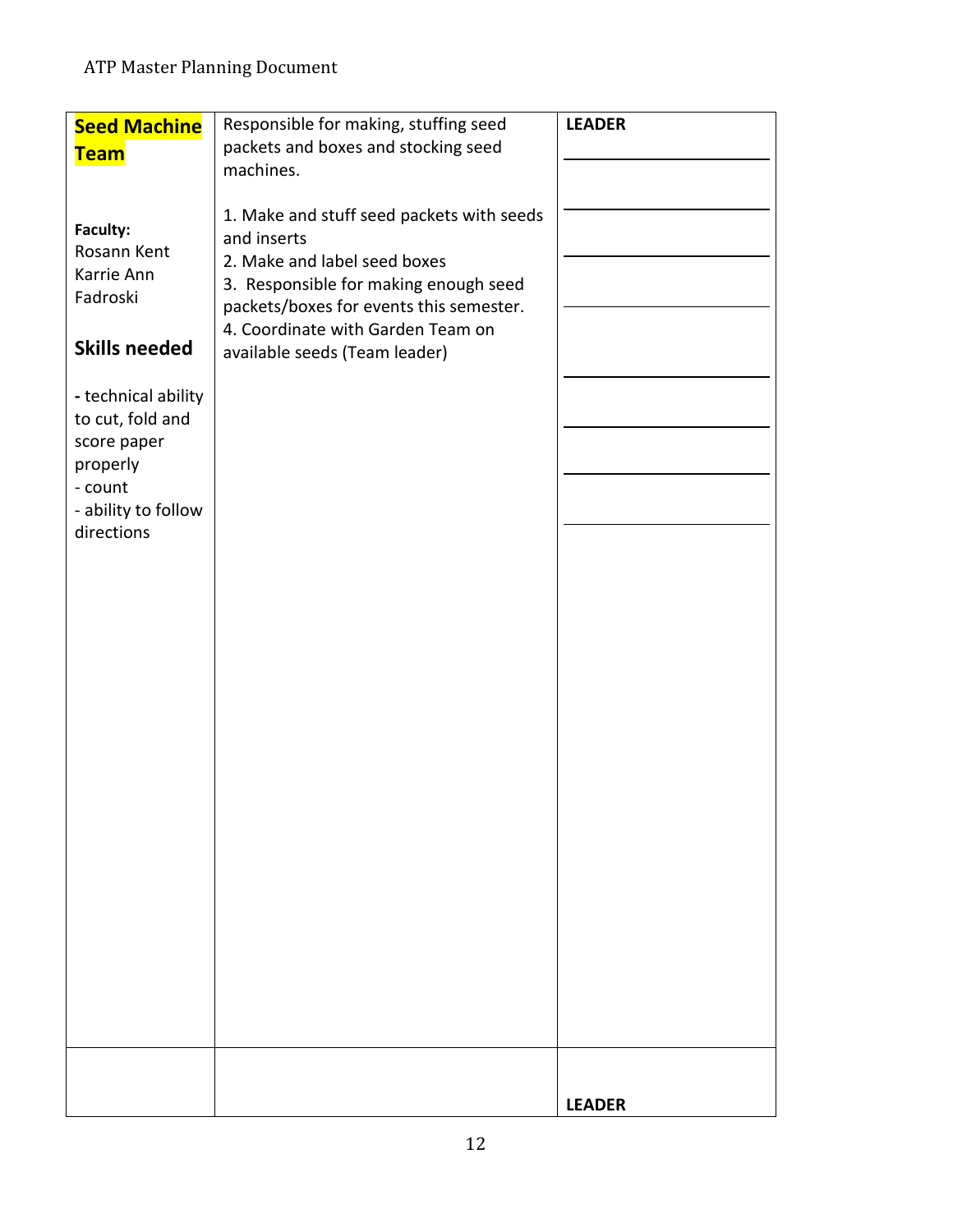| Reader's                  | Debbie and Rosann will edit script written   |                |
|---------------------------|----------------------------------------------|----------------|
|                           | by former ATP students to reflect current    |                |
| <u>Theater Team</u>       |                                              |                |
|                           | goals of library. Selected members of        | <b>MEMBERS</b> |
| <b>Storytelling class</b> | storytelling class will perform stories at   |                |
|                           | library event.                               |                |
|                           |                                              |                |
| <b>Capstone</b>           | Selected capstone students will also         |                |
|                           | participate as narrators.                    |                |
|                           |                                              |                |
| Faculty:                  | Public library                               |                |
| Debbie Weston             | Sat. morning, October 17                     |                |
| From                      | <b>OR</b>                                    |                |
|                           |                                              |                |
|                           | Sat. morning, October 24                     |                |
|                           |                                              |                |
| <b>Skills needed</b>      | NOTE: This community presentation is the     |                |
|                           | dress rehearsal for ATP. It is NOT same      |                |
|                           | script as library performance. It is the one |                |
| -public speaking          | based on the capstone performance.           |                |
| and performance           | Community ATP presentation                   |                |
|                           | Tues evening, Nov. 17                        |                |
|                           |                                              |                |
|                           | One representative from this class goes to   |                |
|                           | Washington                                   |                |
|                           |                                              |                |
|                           | Leader coordinates with capstone class.      |                |
|                           |                                              |                |
|                           |                                              |                |
|                           |                                              |                |
|                           |                                              |                |
|                           |                                              |                |
|                           |                                              |                |
|                           |                                              |                |
|                           |                                              |                |
|                           |                                              |                |
|                           |                                              |                |
|                           |                                              |                |
|                           |                                              |                |
|                           |                                              |                |
|                           |                                              |                |
|                           |                                              |                |
|                           |                                              |                |
|                           |                                              |                |
|                           |                                              |                |
|                           |                                              |                |
|                           |                                              |                |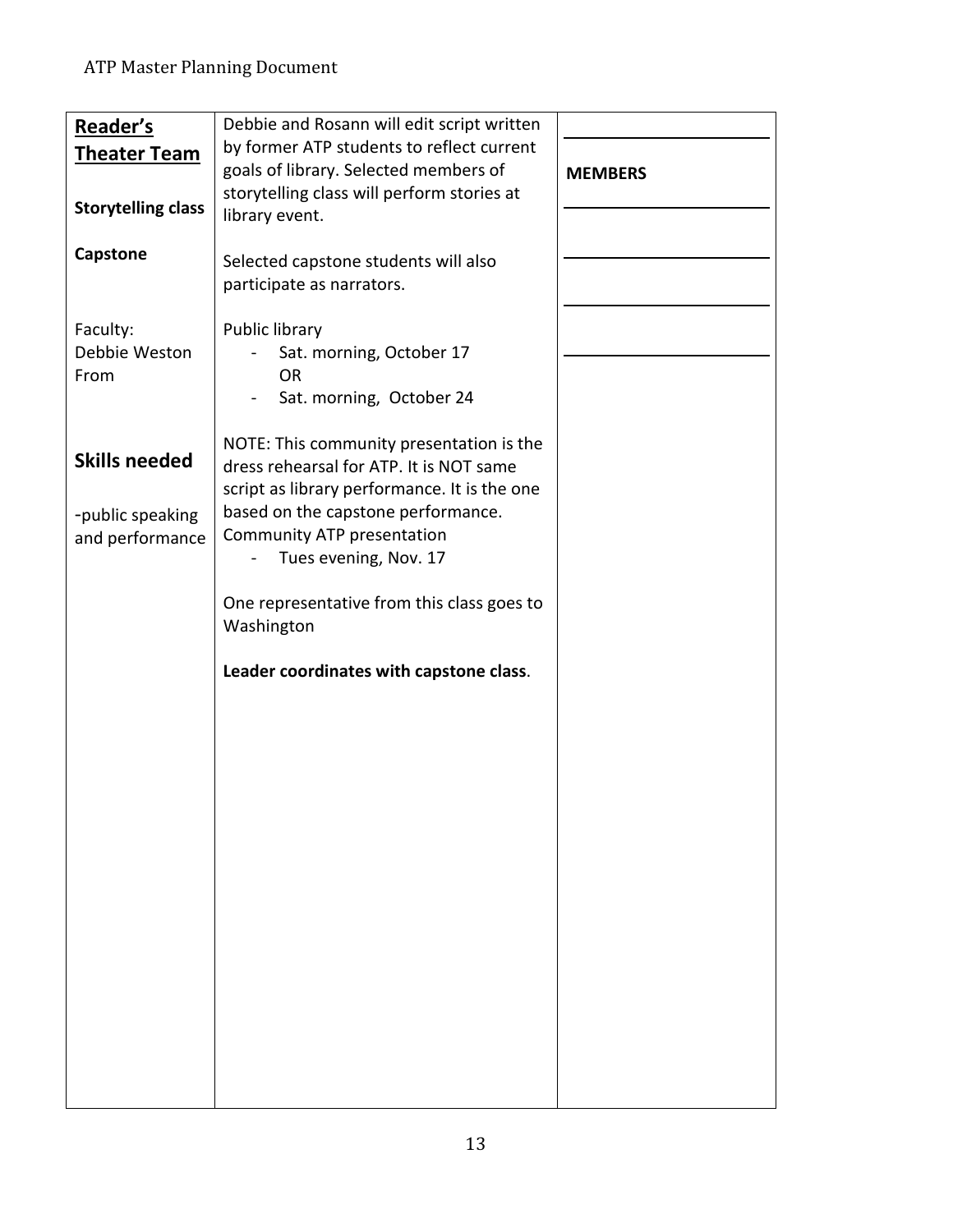| <b>Archival Team</b> | 1. Responsible for collecting and            | <b>LEADER</b>  |
|----------------------|----------------------------------------------|----------------|
|                      | organizing all data: (images, video,         |                |
|                      | recordings, transcribed interviews)          |                |
| <b>Faculty</b>       | generated by students for this semester.     | <b>MEMBERS</b> |
| Rosann Kent          | 2. Checks incoming material to make sure     |                |
|                      | they are properly completed.                 |                |
|                      | 3. Organize and upload them on the           |                |
|                      | Vickery House Hard Drive devoted to          |                |
|                      | storage of Data.                             |                |
| <b>Skills needed</b> | 3. Work with other teams who need to         |                |
|                      | access this data.                            |                |
| - organization       |                                              |                |
| - attention to       | 4. Work with VH faculty and staff to         |                |
| detail               | ensure that this archives is organized, easy |                |
|                      | to locate and accessible in the future       |                |
|                      |                                              |                |
|                      |                                              |                |
|                      |                                              |                |
|                      |                                              |                |
|                      |                                              |                |
|                      |                                              |                |
|                      |                                              |                |
|                      |                                              |                |
|                      |                                              |                |
|                      |                                              |                |
|                      |                                              |                |
|                      |                                              |                |
|                      |                                              |                |
|                      |                                              |                |
|                      |                                              |                |
|                      |                                              |                |
|                      |                                              |                |
|                      |                                              |                |
|                      |                                              |                |
|                      |                                              |                |
|                      |                                              |                |
|                      |                                              |                |
|                      |                                              |                |
|                      |                                              |                |
|                      |                                              |                |
|                      |                                              |                |
|                      |                                              |                |
|                      |                                              |                |
|                      |                                              |                |
|                      |                                              |                |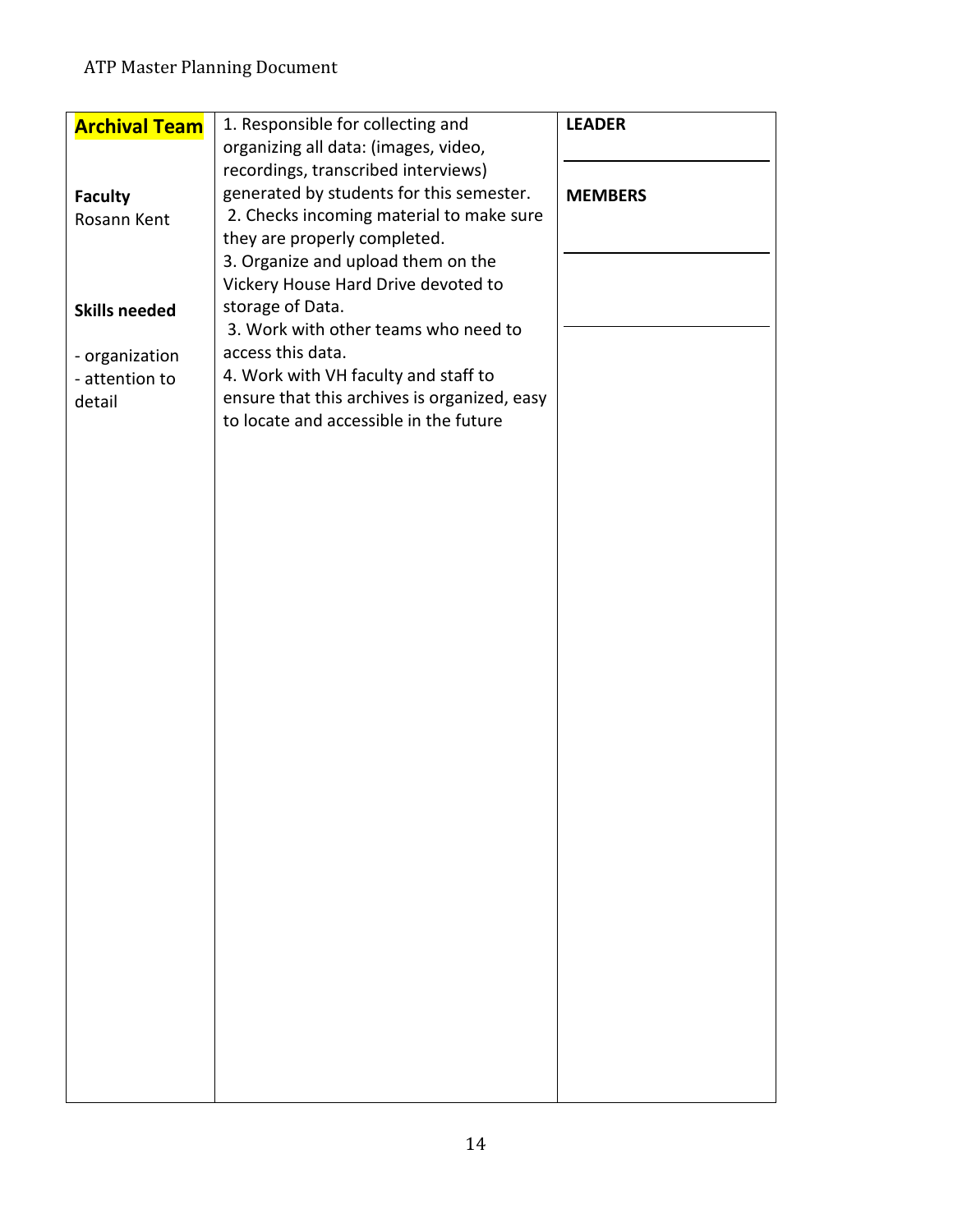| Garden &             | 1. Oversee the direct service work of both | <b>LEADER</b>  |
|----------------------|--------------------------------------------|----------------|
| <b>Harvest Team</b>  | classes in the garden                      |                |
|                      | a) maintain the garden                     |                |
|                      | Watering and weeding, pest                 |                |
| Intro class with     | management                                 | <b>MEMBERS</b> |
| help from            | b) gather the fall harvest                 |                |
| capstone             | c) process the seeds from garden and       |                |
|                      | for the seedbank                           |                |
| <b>Technical</b>     | d) plant winter garden                     |                |
| advisor:             | e) plant native specimens                  |                |
| Karrie Ann           | f) put the garden to bed for the winter    |                |
| Fadroski, biology    | months                                     |                |
| instructor           |                                            |                |
|                      |                                            |                |
| Rosann Kent          |                                            |                |
|                      |                                            |                |
| <b>Skills needed</b> |                                            |                |
|                      |                                            |                |
| - Gardening          |                                            |                |
| experience           |                                            |                |
| - Ability to give    |                                            |                |
| instruction and      |                                            |                |
| coordinate           |                                            |                |
| activities           |                                            |                |
|                      |                                            |                |
|                      |                                            |                |
|                      |                                            |                |
|                      |                                            |                |
|                      |                                            |                |
|                      |                                            |                |
|                      |                                            |                |
|                      |                                            |                |
|                      |                                            |                |
|                      |                                            |                |
|                      |                                            |                |
|                      |                                            |                |
|                      |                                            |                |
|                      |                                            |                |
|                      |                                            |                |
|                      |                                            |                |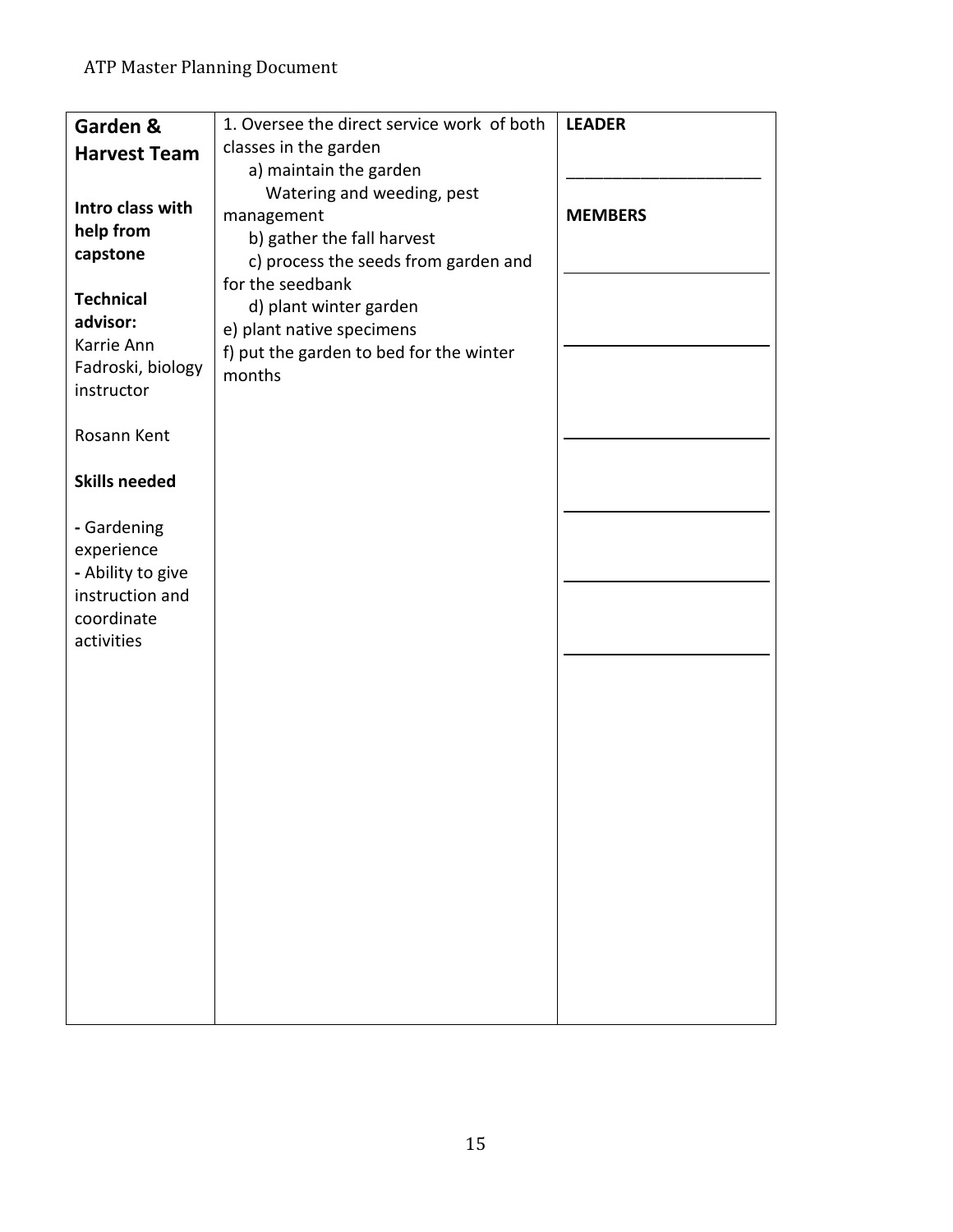# **ATP PR TEMPLATE**

### **PR BUDGET: \$200 to \$300**

1. **Overview** What marketing challenges are we facing? What do we want the audience

to know or do as a result of our ATP project?

- **2. Goals** What you want the PR campaign to achieve for ATP/Library?
- **3. Target audiences** What groups of people do we want to come or

know about our project?

- 4. **Strategies** What are the methods by which you will achieve your goal?
	- a. Social media
	- Facebook invite
	- FB groups
	- b. Posters
	- c. "Postcards" (to fit inside College of Education thank you notes)
	- d. Newspapers
	- e. Partner media
		- Library
			- Other partners
	- f. Other

### 5. **Key target media**

The specific publications toward which you will direct your PR efforts.

- a. University
- b. Public Library
- c. Other partners: Wylde Center, Homestead Atlanta, NEGA History Center, SNCA
- d. Newspaper: Gainesville, Dawsonville, Dahlonega

### 6. **Approvals**

- a. Chestatee Regional Library
- b. University Relations
- c. Rosann
- **7. Action plan** Who does what and when?
	- a. Be specific.
	- b. List each strategy and media
	- c. List deadlines.
	- d. List each person, team, who will be responsible for each component
	- e. List costs.

Adapted from PR For Dummies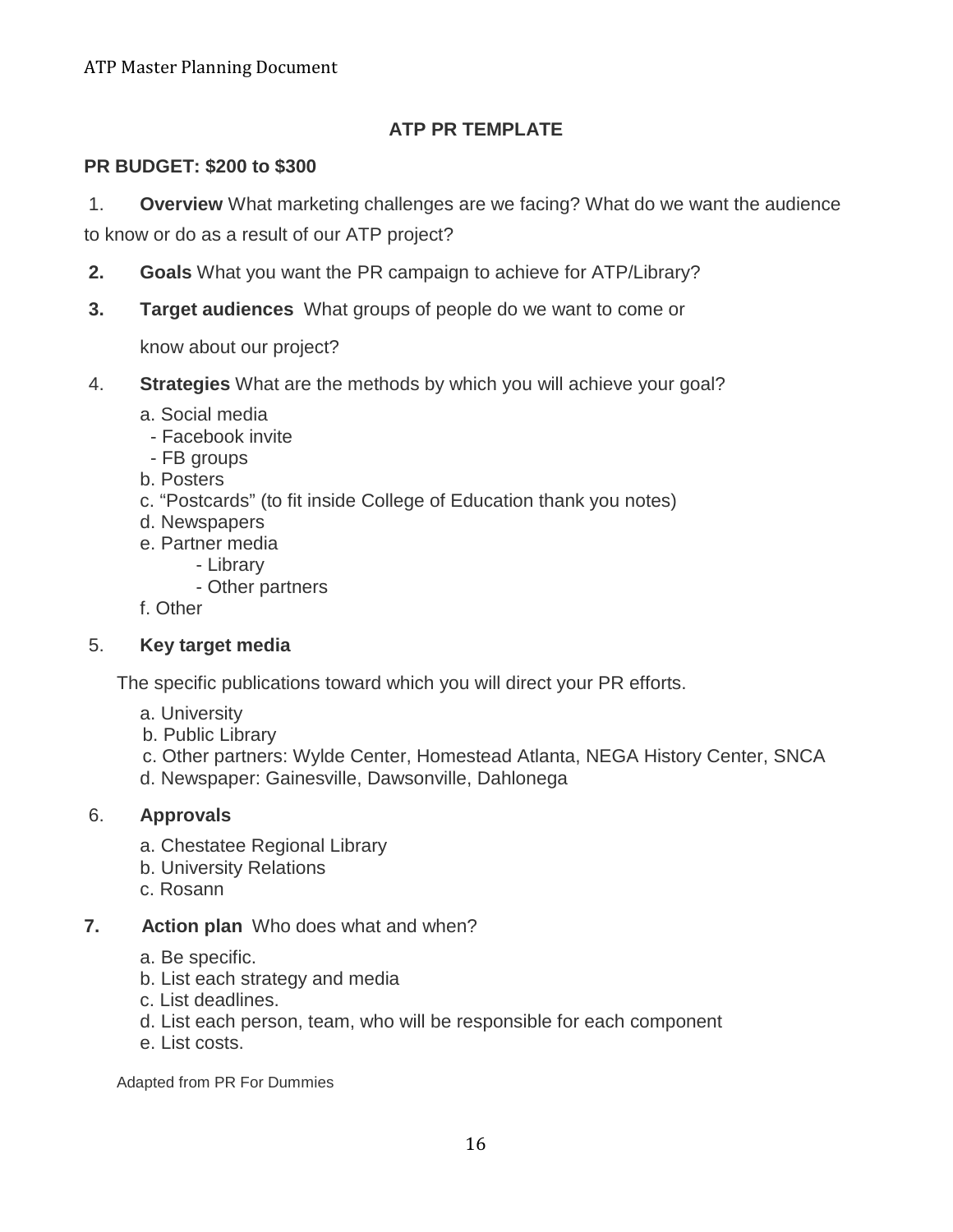# **ELEMENTS OF RESEARCH**

### **In a nutshell, you will**

- Identify a worthwhile problem or question which has not been previously answered.
- Solve (or attempt to solve) the problem or answer the question.
- Culminate in artistic product

### **Qualitative research**

Emphasizes importance of looking at variables in the natural setting in which they are found. Interaction between variables is important. Not quantitative. (Key, 1997)

**Community based research**

Equitably partnering researchers and those directly affected by and knowledgeable of the local circumstances that impact the problem. To inform research design, implementation and dissemination, this approach challenges academic and community partners to invest in team building, share resources, and mutually exchange ideas and expertise. (Horowitz, Robinson, and Seifer, 2009)

### **Arts-based research**

The systematic use of the artistic process, the actual making of artistic expressions in all of the different forms of the arts, as a primary way of understanding and examining experience by both researchers and the people that they involve in their studies. (McNiff, 2007) **Narrative inquiry**

Use of field texts, such as stories, autobiography, journals, field notes, letters, conversations, interviews, family stories, photos (and other artifacts), and life experience, as the units of analysis to research and understand the way people create meaning in their lives as narratives.

### **Creative activity: students will develop a reader's theater script and perform.**

Readers Theater requires no sets, costumes, props, or memorized lines. The performer's goal is to read a script aloud effectively, enabling the audience to visualize the action. Performers bring the text alive by using voice, facial expressions, and some gestures. (Cornwall)

# **GENERIC SKELETON OF RESEARCH PROJECT/POSTER/ARTICLE**

- 1. Introduction
- 2. Background information
- 3. Literature Review
- 4. Research Question
- 5. Description of how you solved the problem
	- a. Methodology used
	- b. Specific activity
- 6. Conclusions
	- a. Summary of conclusions
	- b. Future research/recommendations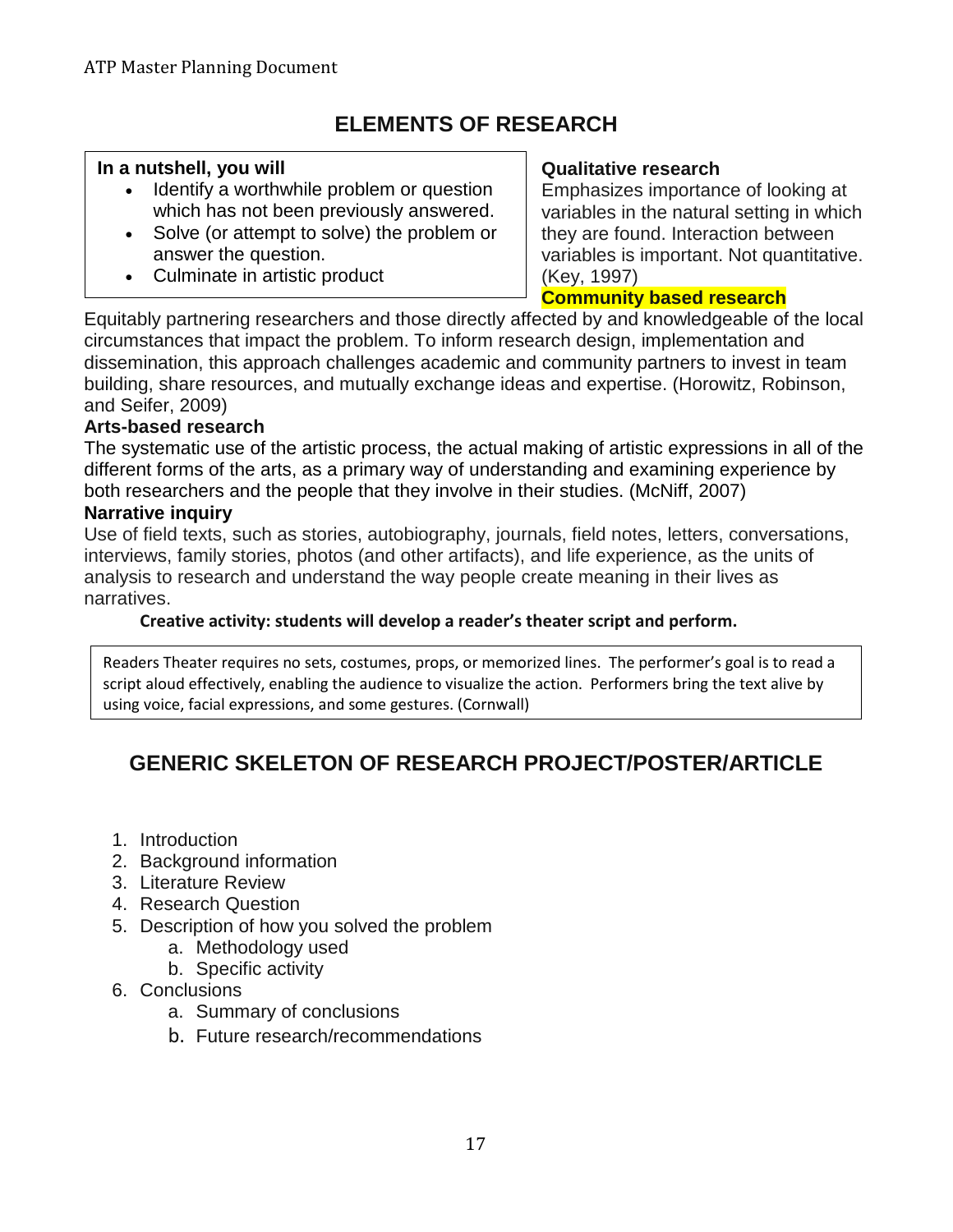### **FAQ Washington**

*Note: Students who are selected will meet at least twice to plan for the trip. More information will be provided at that time.*

#### **Q. When is the trip?**

**A.** Usually the first weekend in Dec. We leave on a Thursday night and return on Sat. night.

### **Q. How are students selected?**

**A. Application and invitation.** Those enrolled in the classes fill out an application describing your interests and specific contributions to project as well as preparation. Dr. Chris Dockery and I will make final selections. No more than 10 total people can go. That number includes faculty and/or community volunteers.

### **Q. When do you make the selection?**

A. By midterm. The ATP coordinators need information in advance as well as the university to book flights and rooms.

### **Q. How much will it cost?**

**A.** Your flight, ground transportation, room and most meals will be paid for with the ATP grant. Your flight and hotel will be paid in advance. For ground transportation (Marta fare only/appx \$6), you will need to keep up with your receipts. The conference features three meals. You will be given a \$75 meal "allowance" to help defray the three other meals. You will be reimbursed for these meals up to \$75 ONLY if you have receipts and if there is no alcohol on the receipts. For sightseeing or souvenirs, you will need to bring your own money. Remember to bring meal money as well! (If you need assistance with the meal allowance in advance, please talk with me privately.

#### **Q. What am I expected to do?**

A. Before leaving for the conference, you are expected to actively participate in the project, including attending rehearsals. You are expected to facilitate travel authorization forms by completely them quickly and accurately. At the conference, you are expected to attend all sessions, including meals. You are expected to dress and behave professionally, including no texting, talking, or demeaning of others' presentations. You are expected to staff the table and poster at breaks. You are expected to stand on the stage and talk! You are expected to actively listen, including evaluating each group. Outside of the conference, you are also expected to conduct yourself as professionals. You are expected to travel with partners or small groups. No one goes alone or is left behind. If you do not conduct yourself properly, you will be sent home at your own expense and you will never travel with the Center again. Your grade for the course will be severely impacted.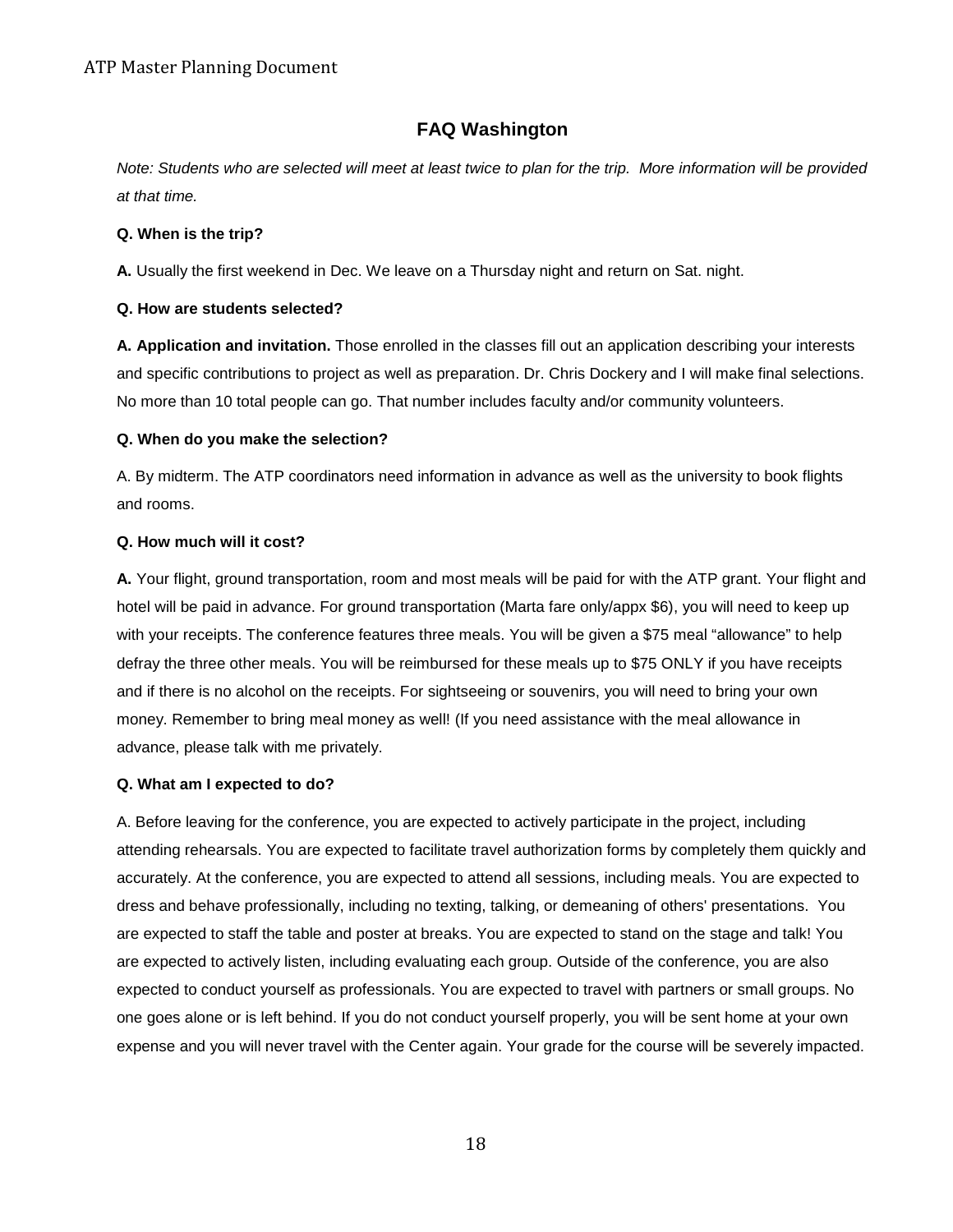# UNG ATP Partner Documentation

Rosann Kent To: Tracy Walker <twalker@chestateelibrary.org>; Tracey Thomaswick <tthomaswick@chestateelibrary.org>;

Cc: Chris Dockery;

...

Tue 3/29/2016 11:25 AM

Hi Tracy and Tracey, at the end of the semester, we'd like to have a debriefing with you to discuss your impressions of our project…what could we have done differently? What worked? What didn't? We'd also like to share with you the powerpoint we presented in Washington and talk about plans for next years.

### Does this date work for you? Thanks, Rosann

**From:** Rosann Kent **Sent:** Tuesday, February 09, 2016 11:11 AM **To:** Tracy Walker <twalker@chestateelibrary.org>; Tracey Thomaswick <tthomaswick@chestateelibrary.org> **Subject:** Dawson Library open today?

Hi Tracy, I just saw that the Dawson and Lumpkin county school systems are getting out at 12:30. I haven't heard anything regarding UNG. Will the library stay open? Rosann

### **1 of 2**

Rough Estimate for Teen and Elementary Programs at Lumpkin Co Library Rosann Kent;

Cc:

Tracey Thomaswick <tthomaswick@chestateelibrary.org>; Tue 1/26/2016 12:28 PM

### Ms. Kent-

I feel like you will have plenty of time for all 3 activities. I'm not familiar with the "germination test", but from what I see online, I would allot 10 – 15 minutes for it. And the kids are used to the program lengths varying between 45 – 60 minutes. Fantastic!

### -Andrea Tucker

Tue 1/26/2016 10:25 AM

Thank you, Andrea. Do you think we'll have enough time in one hour to - Make seed bombs (clay, soil with seeds mixed in). Everything is pre-mixed except the seeds. - Start a tomato seed. - Start a germination test.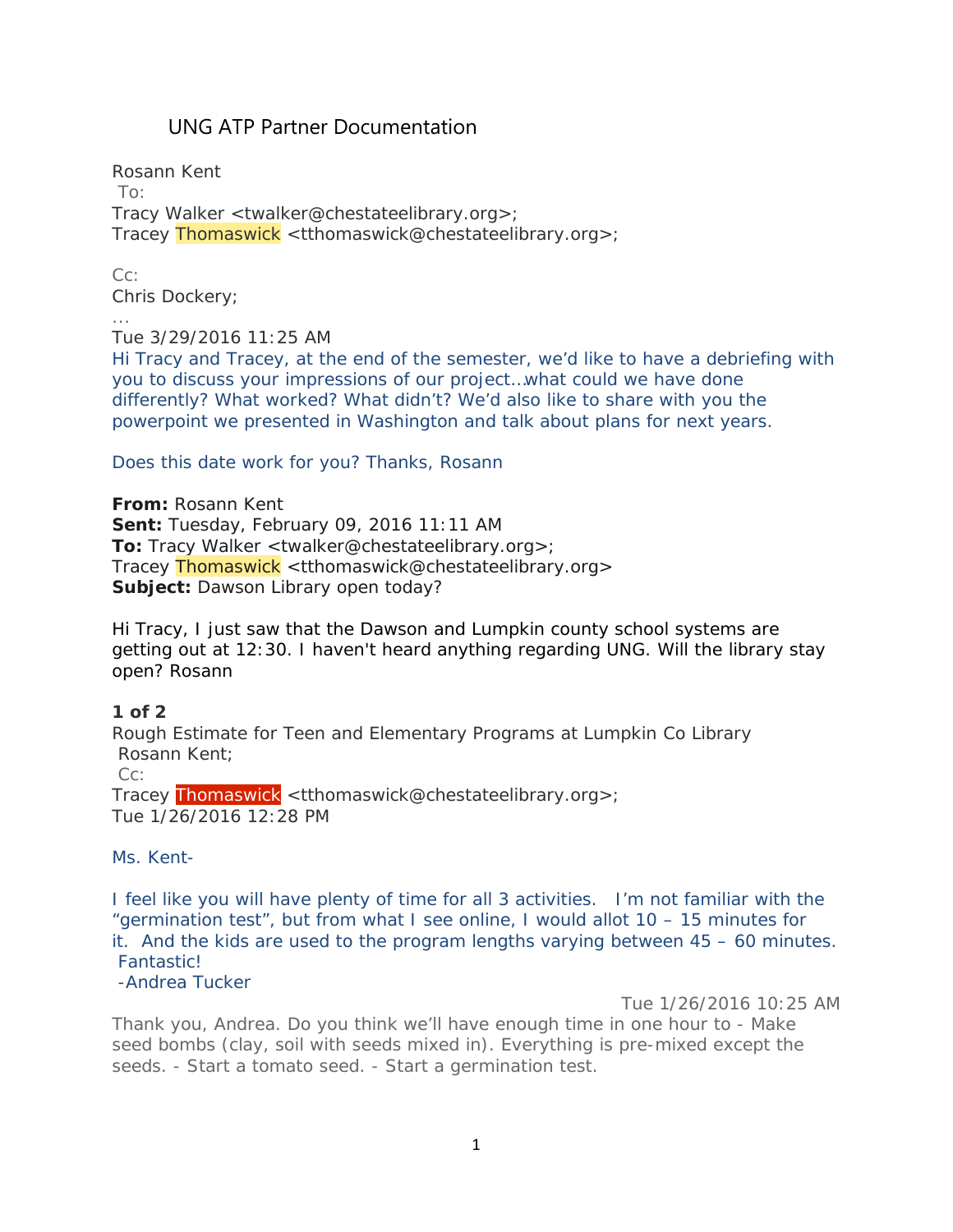I hope this helps you! Please let me know if we can help you prepare in any way. We are excited about the programs!

-Andrea Tucker Youth Services Specialist Lumpkin County Library (706) 864-3668

Reply all| To: Tracey Thomaswick <tthomaswick@chestateelibrary.org>; Thu 10/22/2015 4:21 PM Sent Items We should have plenty of help! I've told them that there are tables to be moved and to be there at 9:30 sharp, even better at 9:15. They are a dependable bunch. Rosann

Rosann Kent Director, Appalachian Studies University of North Georgia 706-864-1540

Tracey Thomaswick <tthomaswick@chestateelibrary.org> To: Rosann Kent;

Cc: twalker@chestateelibrary.org; Thu 10/22/2015 4:04 PM Dear Rosann:

I will not be here tomorrow, but if any of the students need access to the seed dispenser or the easel, they are both in my office. I will see you bright and early Saturday! As far as getting the room ready on Saturday, it will just entail taking down some tables and lining some chairs up in rows. The more the merrier!

See you then,

Tracey Thomaswick Lumpkin County Library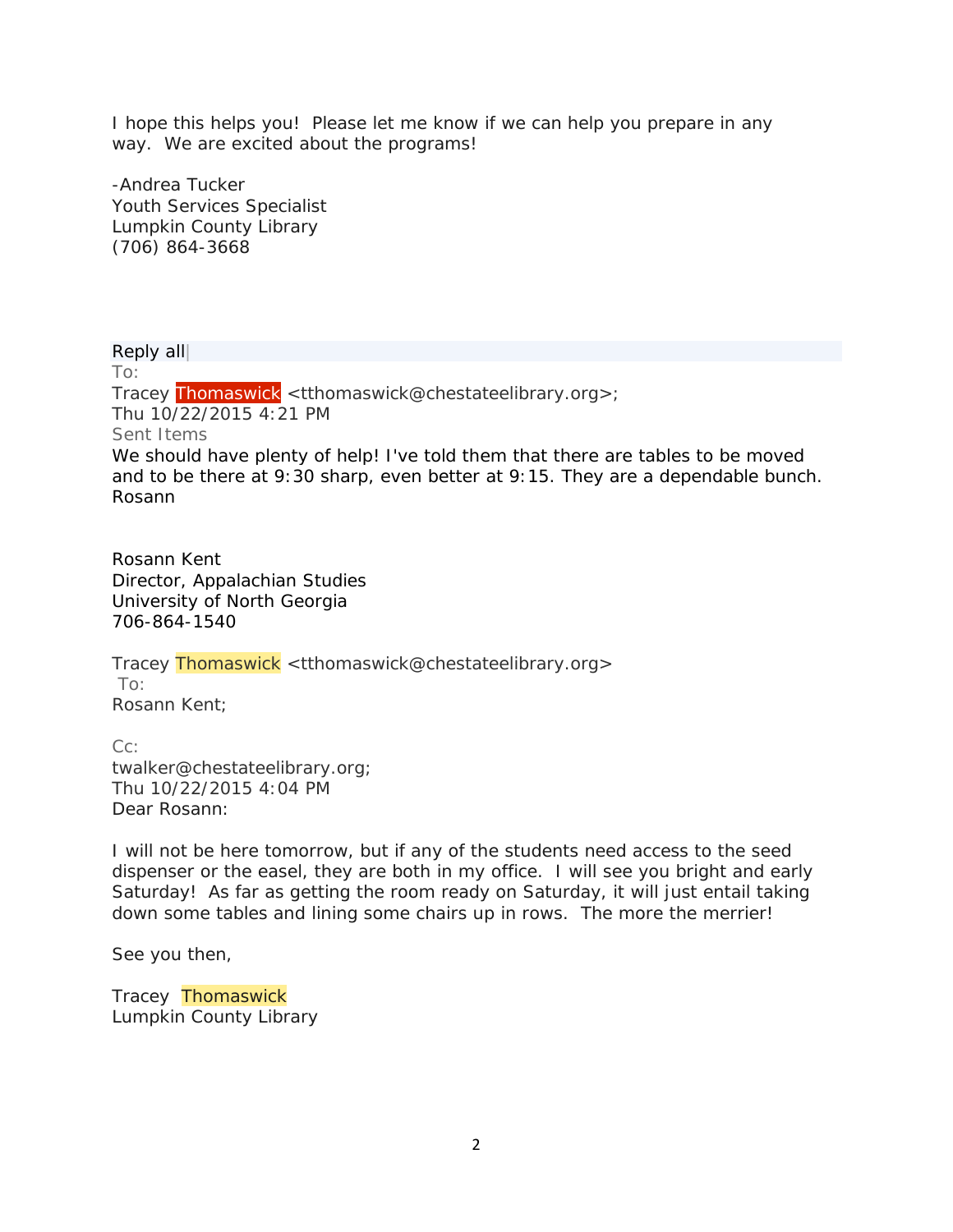To: Rosann Kent;

Cc: 'Tracy Walker' <twalker@chestateelibrary.org>; Tue 10/20/2015 3:00 PM Dear Rosann:

Everyone seemed pleased with Saturday's presentation at Dawsonville! As I am writing this email, the communograph is being set up in the corner of the library. We are going to put some brochures and bookmarks around it for some extra PR. I will plan to be here by 9:15 on Saturday morning, and I will meet anyone who is coming downstairs. Just come to the door at the very end of the sidewalk (right before the Reading Garden), and I will see you there. I can certainly get here earlier if needed.

Please let Sara know that I will not be here on Friday, so if she could stop in on Wednesday or Thursday, that would be great. There will be a group using the large meeting room both days from  $11:45 - 1:15$ , but any other times would be fine. The tables in the room will need to be taken down before the program on Saturday, so we need to make sure to allow time for that on Saturday morning. We can't do it Friday because there is a group using the meeting room on Friday night.

Tracy W. had mentioned sending the seed machine up, so I will be on the lookout for that.

I can't think of anything else. I am not working on Saturday, but I will be here to let you guys in, introduce the program, and enjoy the program before I head home! Looking forward to it.

#### Tracey Thomaswick

Cc: Tracy Walker <twalker@chestateelibrary.org>;

... Tue 10/20/2015 2:51 PM

Hi Tracey, I hope you are well this beautiful day. In planning for Saturday, we have several questions:

1. Two students are bringing the large communograph today (Tues). Please let them know where you would like it.

2. Tracey, can we get in the building at 9:30 am on Sat?

3. One of my students, Saara, is coming later this week to visit library to decide on set up for Sat.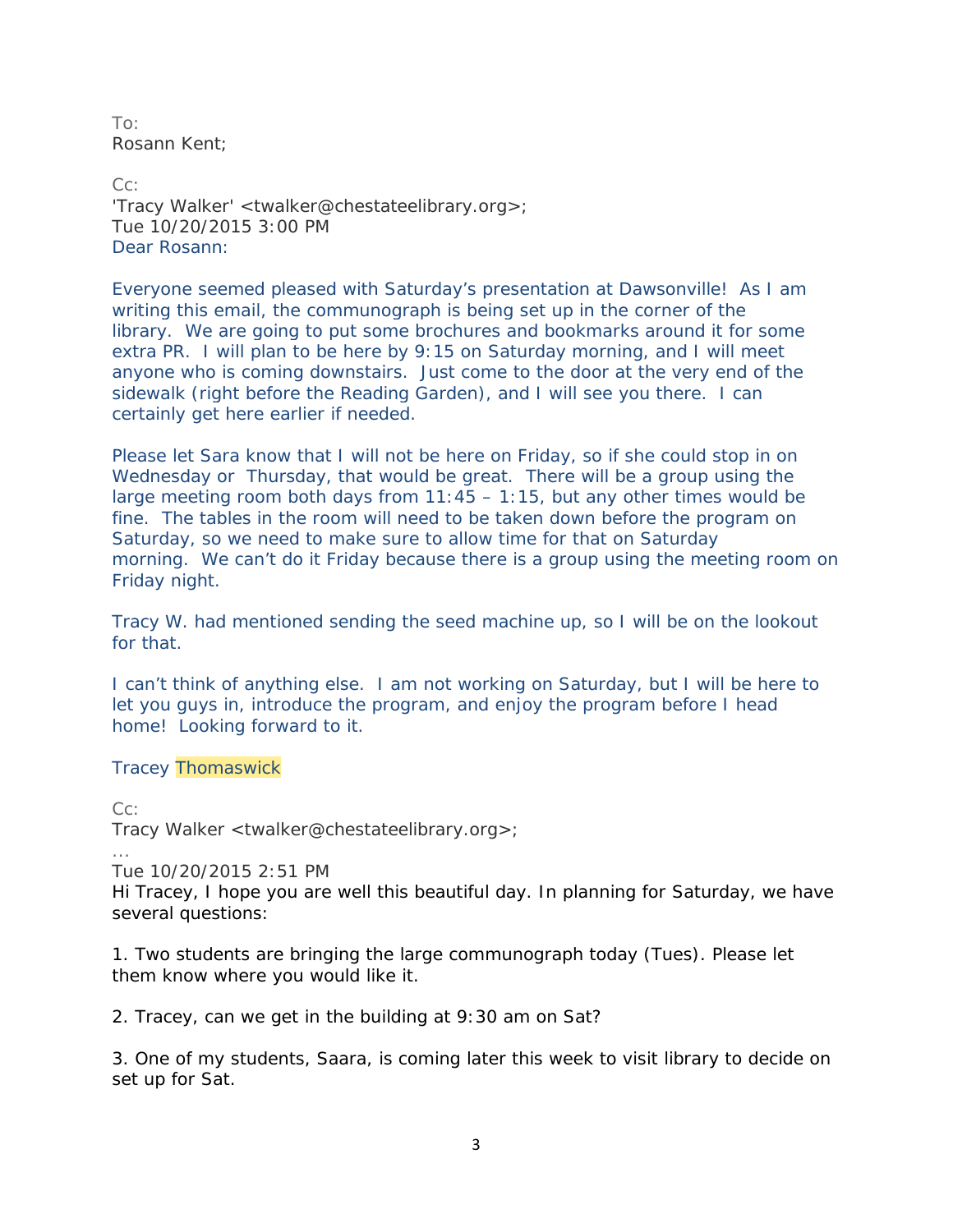4. Tracy, can we get the seed machine and the easel sent to Dahlonega? I can have a student come get it if we need to.

5. Anything else we need to do to get ready that you can think of?

I will send by separate email the debriefing we just did.

Rosann Kent Director, Appalachian Studies University of North Georgia 706-864-1540  $T\Omega$ Rosann Kent; 'Tracy Walker' <twalker@chestateelibrary.org>;

Cc:

'Debbie Weston From' <westonfrom@yahoo.com>; Chris.Dockery1@gmail.com;

... Wed 9/23/2015 12:13 PM

SCRIPT DRAFT FOR ATP READER'S [THEATER.docx36](https://outlook.office.com/owa/service.svc/s/GetFileAttachment?id=AAMkADgxNWQ0NDljLWI1ZTctNDU3Mi05MDBlLWU1MDA5ZjcyODVlYQBGAAAAAAAKPq4DHvs%2BQrB%2BXSbZt6VqBwBMwfTNuLmBQol8QRiRMXYwAAAAi9sTAAALh5nqFhTLRKZ%2BGcRK3ZQzAAEMjir2AAABEgAQAFAZgxJXuzBJoLZlWVRLw1k%3D&X-OWA-CANARY=AqIdsFeqfUGmJHARYDmc_lDajgZMWtMYoEoNPjMuXONk0XcMStmGpS5OFC1qVMuudtn1YGax4SU.) KB Download Save to OneDrive - University of North Georgia Dear Rosann:

I am attaching a copy of the draft with just a few items highlighted that are missing a word or have a few extra words.

All of the PR efforts sound great and should certainly help spread the word! It would be great if the posters could be delivered to the library. If someone brings them to the Lumpkin branch, I can split them and send half to Dawsonville in our courier.

I did get the blurb for the library newsletter, and will be sending it down today. I will copy you on the email so you have a copy as well. And yes, I did get the longer email sent earlier in the week.

FYI—we will also post on the library Facebook page, get the posters up here and include in our scrolling powerpoint presentation at the circulation desk.

The script looks great, and I am so looking forward to seeing the students perform!

Let us know if you have any further questions or concerns.

Tracey Thomaswick Lumpkin County Library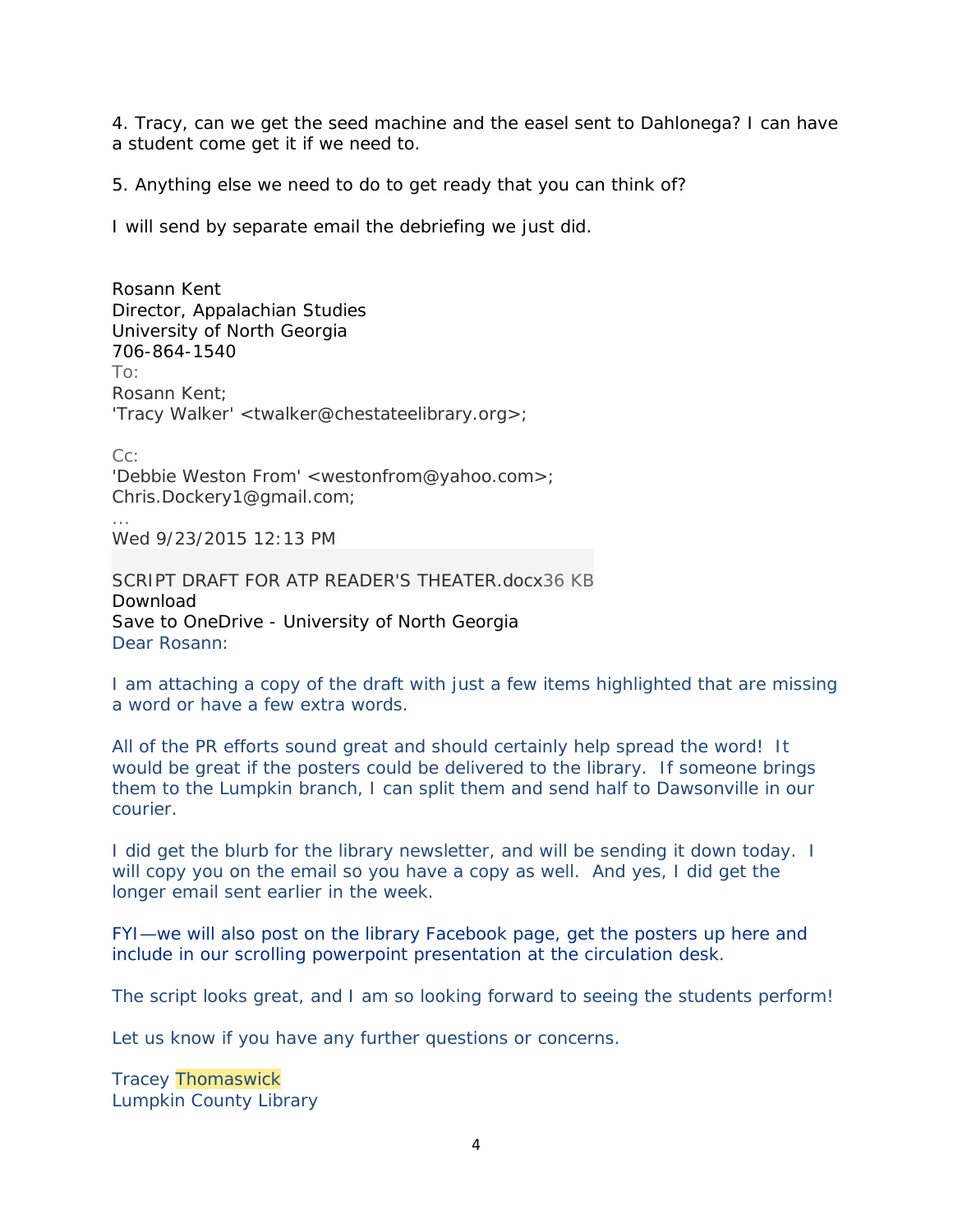### Rosann Kent

RK

Wed 9/23/2015 11:51 AM Rosann Kent Director, Appalachian Studies University of North Georgia 706-864- 1540

RK

### Rosann Kent

| To:

...

Tracey Thomaswick <tthomaswick@chestateelibrary.org>; Tracy Walker <twalker@chestateelibrary.org>;

Cc: Debbie Weston From <westonfrom@yahoo.com>; Chris.Dockery1@gmail.com;

Wed 9/23/2015 11:48 AM

SCRIPT DRAFT FOR ATP READER'S [THEATER.docx36](https://outlook.office.com/owa/service.svc/s/GetFileAttachment?id=AAMkADgxNWQ0NDljLWI1ZTctNDU3Mi05MDBlLWU1MDA5ZjcyODVlYQBGAAAAAAAKPq4DHvs%2BQrB%2BXSbZt6VqBwBMwfTNuLmBQol8QRiRMXYwAAAAi9sVAAALh5nqFhTLRKZ%2BGcRK3ZQzAAEMjjpgAAABEgAQAEW%2BO%2BQ70ZRPqJXD%2FtjNvPQ%3D&X-OWA-CANARY=AqIdsFeqfUGmJHARYDmc_lDajgZMWtMYoEoNPjMuXONk0XcMStmGpS5OFC1qVMuudtn1YGax4SU.) KB Download Save to OneDrive - University of North Georgia Hi Tracey and Tracy,

Pardon the long email, but I wanted to catch you up on this week's activities:

Program. Attached is the draft of the program that we put together last night with the capstone class. Please note: They have since edited it and caught many typos as well as rewrote introductions to make them smoother. Would you take a look at it and let me know (other than the above errors), if you see anything that you'd like to be changed? After your input, it will go to the storytelling class on Monday night and they will then look at the stories themselves and make any changes.

#### **Marketing update:**

1. Facebook invitations. One for each event has been created. I've maxed out the number of invites personally so it has been posted on timelines of strategic garden leaders as well as the students. They will then share. I've posted on all my garden and Appalachian groups and listserves.

2. UNG publicity. I've asked that it go to local newspapers and all the UNG channels such as digital signage. However, I am not waiting on the university to proceed and have contacted the Dahlonega Nuggett. If I do not hear from university relations in a timely manner, I will contact the Dawsonville paper.

3. Poster. University relations asked that changes be made (minor changes, but we must comply). A student is working on those changes today and we should be printing 75 on Friday and can deliver them to you.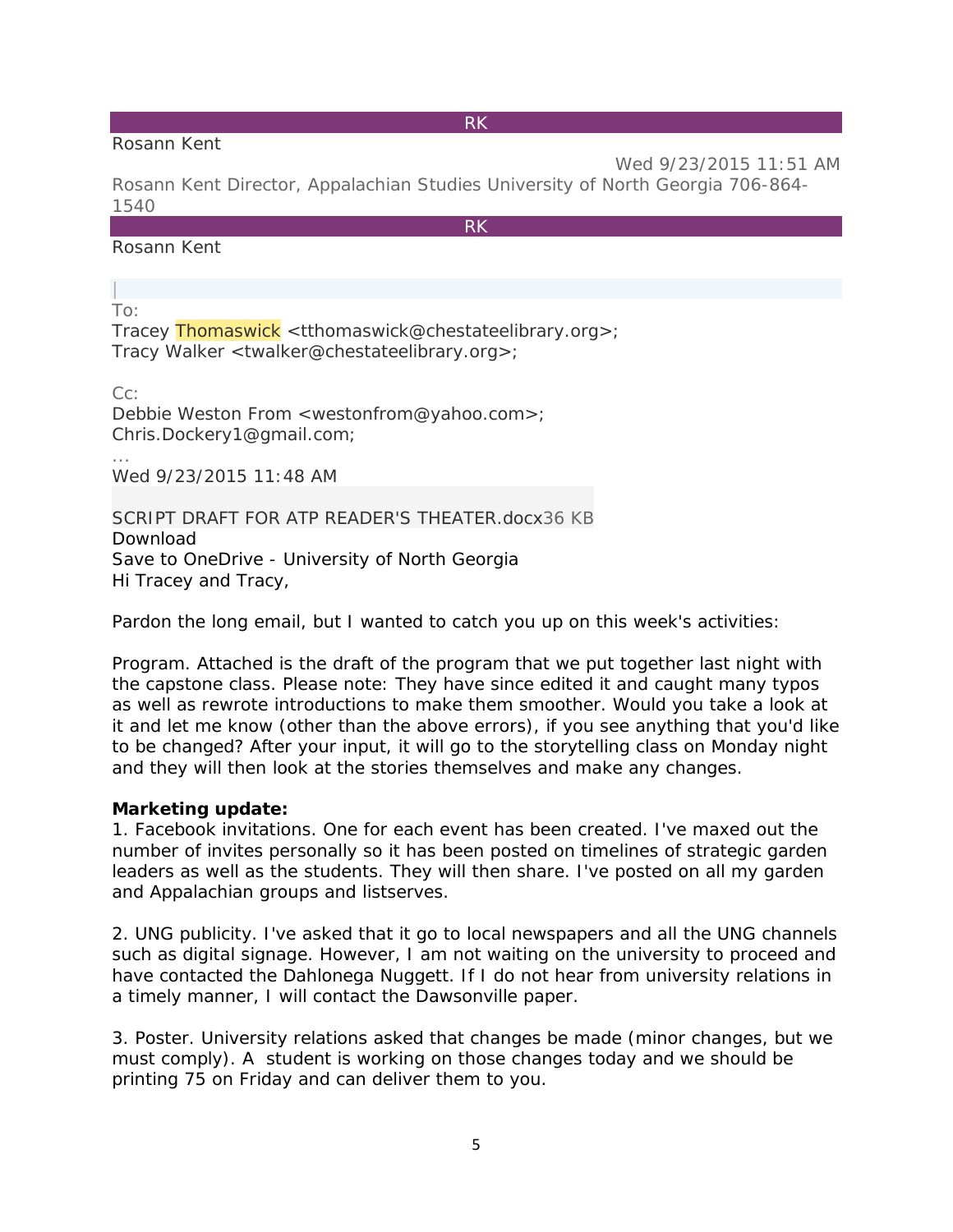4. I sent you a blurb for library publicity yesterday.

5. Tomorrow, I will begin sending to women's club and history groups as well as all the extension offices and master gardeners. I will continue to use social media. (A complete list of all these will be made available in the final report done next May, but if you have any questions meanwhile, let me know.

6. Finally, two questions:

1. Did you get the blurb I sent for library publicity?

2. Did you get the longer email with several attachments (poster, original picture, etc). I thought I had copied Debbie on it, but she did not receive it. So I thought I'd better check. I think I sent it on Sunday or Monday but it is not in my sent file.

Onward!

Rosann Kent Director, Appalachian Studies University of North Georgia 706-864-1540

**Thomaswick 1 of 5** Marketing for ATP

TT

Tracey Thomaswick <tthomaswick@chestateelibrary.org>

### Reply all|

To: Rosann Kent; 'Tracy Walker' <twalker@chestateelibrary.org>;

Cc: 'Chris's Gmail' <chris.dockery1@gmail.com>; 'Debbie Weston From' <westonfrom@yahoo.com>; ... Thu 9/3/2015 6:00 PM Inbox Dear Rosann:

I agree with this focus. subtitle How about something like: Heirloom Seeds: Saving Stories, Saving Seeds, and Starting a tradition. Learn more at the library......... I like the library slogan as well, but I am afraid it may confuse or cloud the issue as well, so I do like the idea of a subtitle.

I am in favor of whatever the students create and will support it 100 %!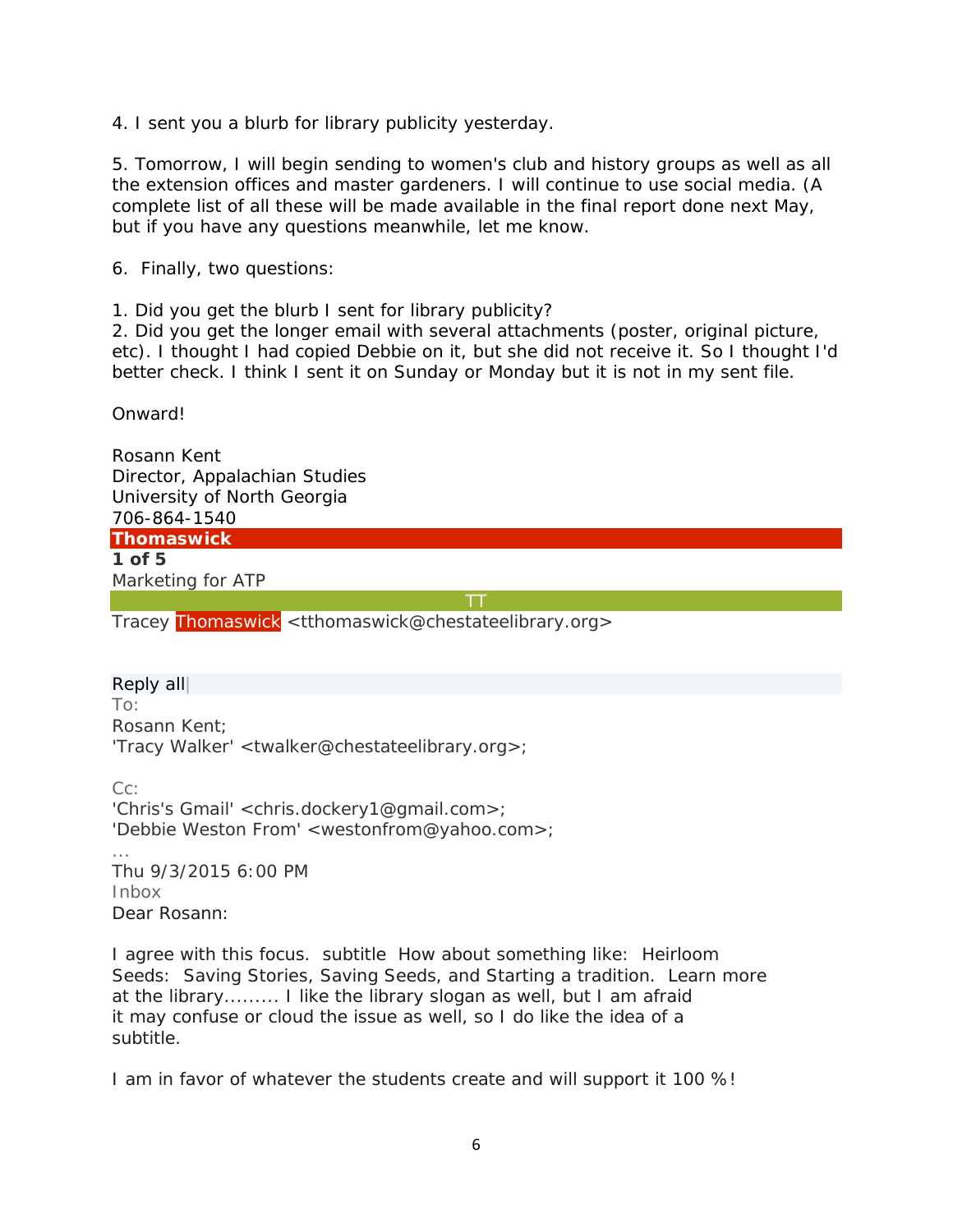### **Tracey**

RK

### Rosann Kent

| To:

Tracey Thomaswick <tthomaswick@chestateelibrary.org>; 'Tracy Walker' <twalker@chestateelibrary.org>;

Cc:

'Chris's Gmail' <chris.dockery1@gmail.com>; Debbie Weston From <westonfrom@yahoo.com>;

... Wed 8/26/2015 5:29 PM

Tracey, I completely understand. The students are so excited they had practically planned a circus. We will scale it back to what you described: "celebration and and information time. Informing the community about the heirloom seed program, what the students have been doing over the past few years and what their plans are for the upcoming two years, including the advent of the seed machine at the library."

As far as the marketing campaign: they like an inter generational focus on the marketing. The draft slogan is something like "Start a family tradition: Save heirloom seeds." Tomorrow, they are going to a seedkeeper's garden and stage a picture of the older man handing seeds to a little girl (one of the student's daughters, so we have permission.) They also like the saying, "When an elder dies, it's as if a library has burned down." They are still in fervent discussion over the final slogan.

Are you in general agreement with this focus? Is there one slogan you prefer over the other? (Personally, I like the library one, but perhaps with a subtitle that explains the actual program: Learn how to save heirloom seeds and their stories.....free seeds!") But I'm trying VERY hard not to tell them what to do. It has been very interesting to see their depth of discussion and pages of reflection they bring in about this subject. What I didn't expect was for them to be so indignant about library funding decline! I think it's good that the 20 somethings are outraged!

Due from students next week, Sept 1.

- Complete Program outline
- Final marketing image and advertising copy

Due from students on Sept. 8

- Final marketing campaign, including mock up of poster, flyer, press release etc.

Of course, you will have an opportunity before, during, and after these deadlines for input.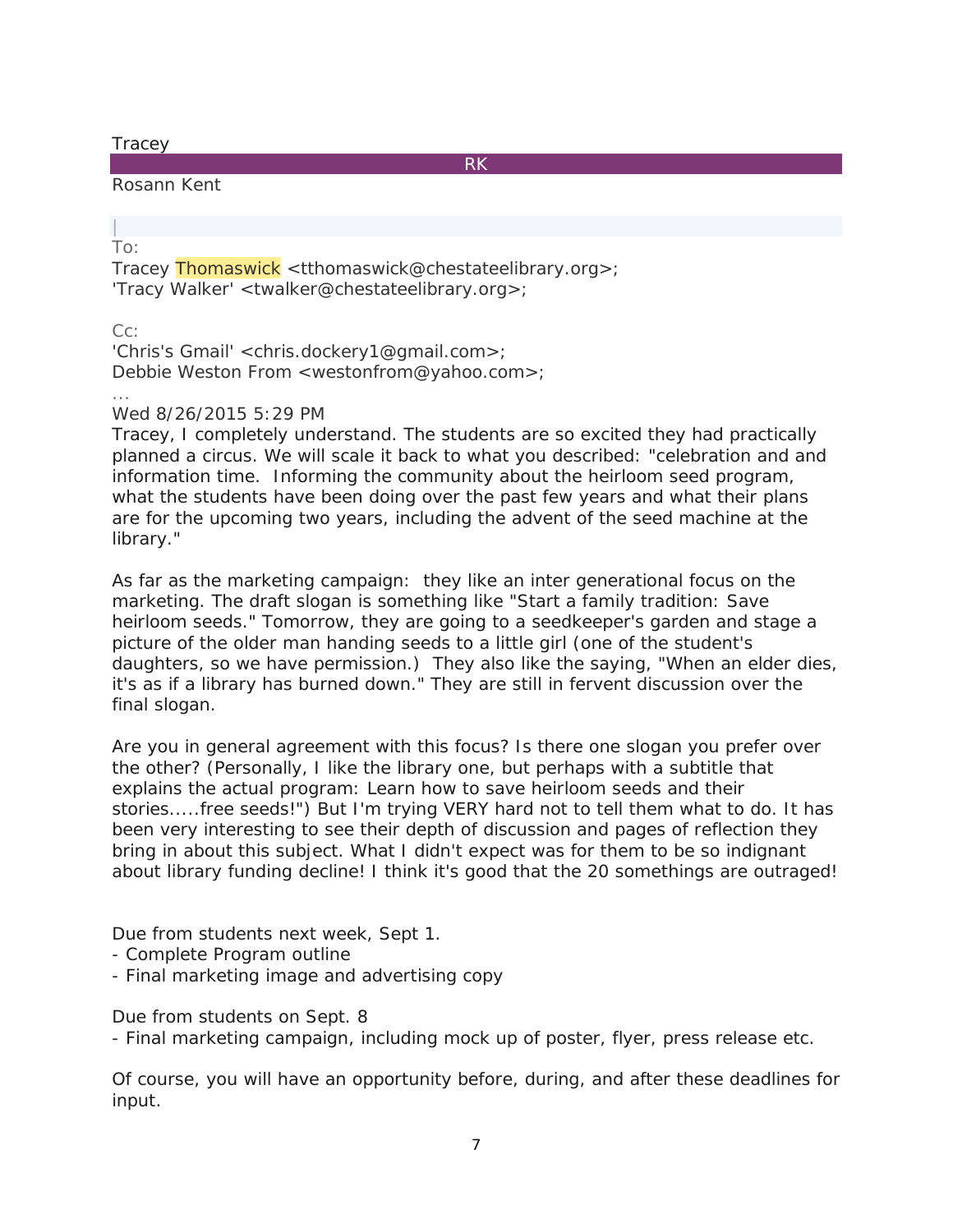Thank you so much for truly partnering with us! Rosann

Rosann Kent Director, Appalachian Studies University of North Georgia 706-864-1540

Rosann Kent

RK

Wed 8/26/2015 4:42 PM Hello, I'm glad I sent the email to our because we need to scale our plans back a bit for the launch. We can still be invitational -- by gathering leads and names for story sessions at the VH -- and asking for seeds for seed bank. However, it doesn't sound

TT

Tracey Thomaswick <tthomaswick@chestateelibrary.org>

| To: Rosann Kent;

'Tracy Walker' <twalker@chestateelibrary.org>;

 $C_{\Gamma}$ 'Chris's Gmail' <chris.dockery1@gmail.com>;

Wed 8/26/2015 10:14 AM Dear Rosann:

...

I think at this point, I would see the Seed launch as more of a celebration and information time. Informing the community about the heirloom seed program, what the students have been doing over the past few years and what their plans are for the upcoming two years, including the advent of the seed machine at the library. I'm not sure that we have the resources right now to undertake a community collaborative. The possibility of a seed and story swap might be a good thing to incorporate next winter.

(I think that Peri Gordon had mentioned the possibility of developing some type of a "folk school" through the library, but the planning for this is still in its infancy and would not be up and running for a while. That being said, at some point in the future, I think that the Appalachian Studies Center could be an integral part of that and it could provide another opportunity for a partnership).

In the next week or so, I will be sending you an email with some of the groups that Tracy Walker and I thought might definitely be interested in some targeted PR in Lumpkin and Dawson counties.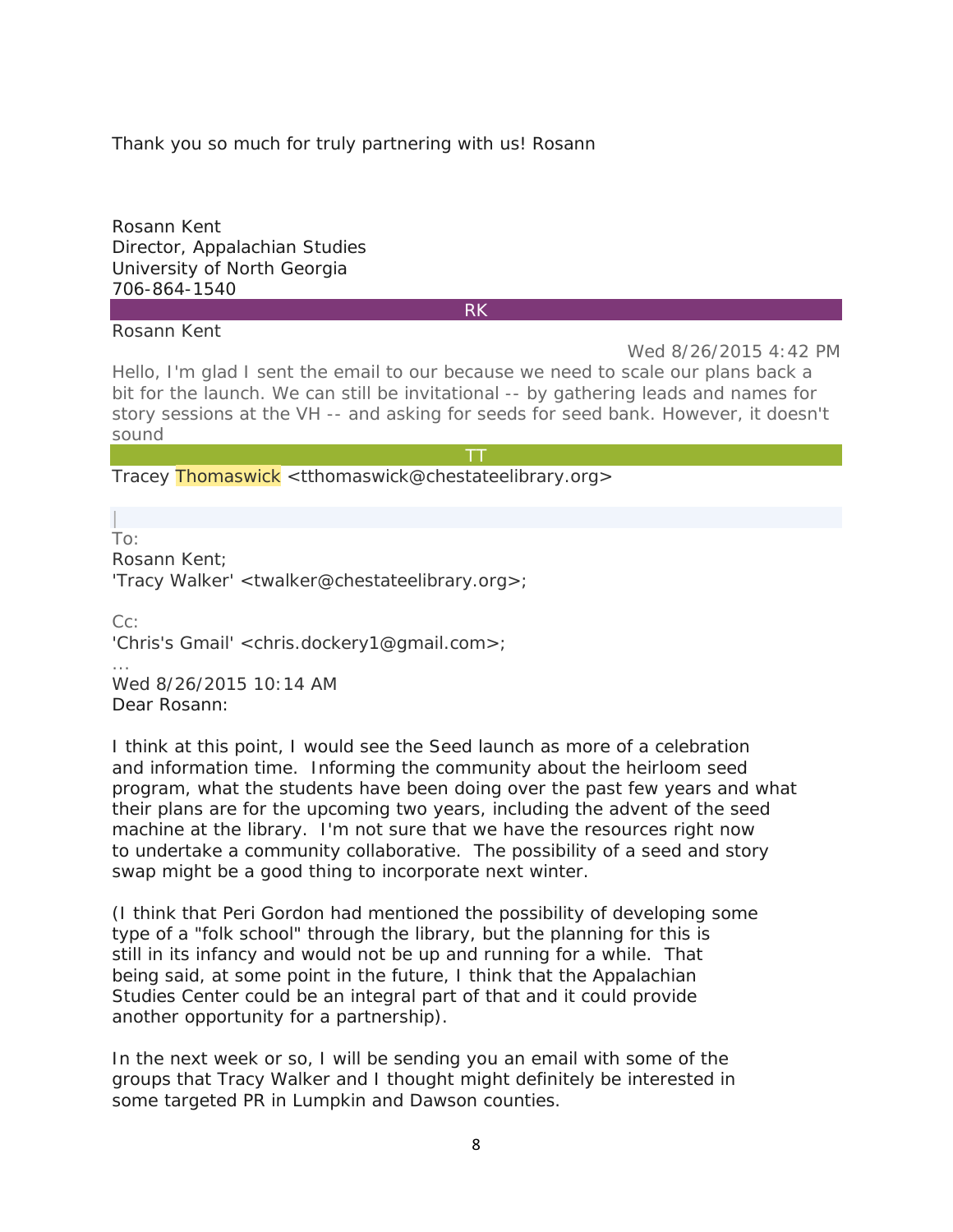Please let me know if you have any questions or need clarification on anything from us.

Talk to you soon,

Tracey Thomaswick Lumpkin County Library

RK

Rosann Kent

| To:

Tracey Thomaswick <tthomaswick@chestateelibrary.org>; Tracy Walker <twalker@chestateelibrary.org>;

Cc:

...

Chris's Gmail <chris.dockery1@gmail.com>;

### Tue 8/25/2015 4:41 PM

Hi, I saw an email about marketing for the Seed launch and now I can't find it. So I hope I remember enough to answer your question!

When is deadline?

I moved our deadline up to September 8 because The master gardeners are coming for their annual conference on campus on September 12 and I wanted to be able to give them something.

Who does the marketing campaign? Our students should come up with a marketing campaign and review it with you.

Where we are with Master planning document and marketing

What we've done so far

We are using the last page of the ATP master planning document to work through the marketing campaign. Last week, The students discussed in-depth what they saw as the purpose of the event but we also need to review that with you.

Clarification of project parameters

For example, do you see the Seed launch as more of a celebration and information time? we tell the community about the students heirloom seed program, what they've been doing for three years, and what we'd like to do: have a seed machine at the library for our seeds? (part of that celebration would include the readers theater program about 15 minutes long)

Or, do you imagine the Seed launch to be part of something bigger? In other words, A community collection effort? We could say "here's what we've done and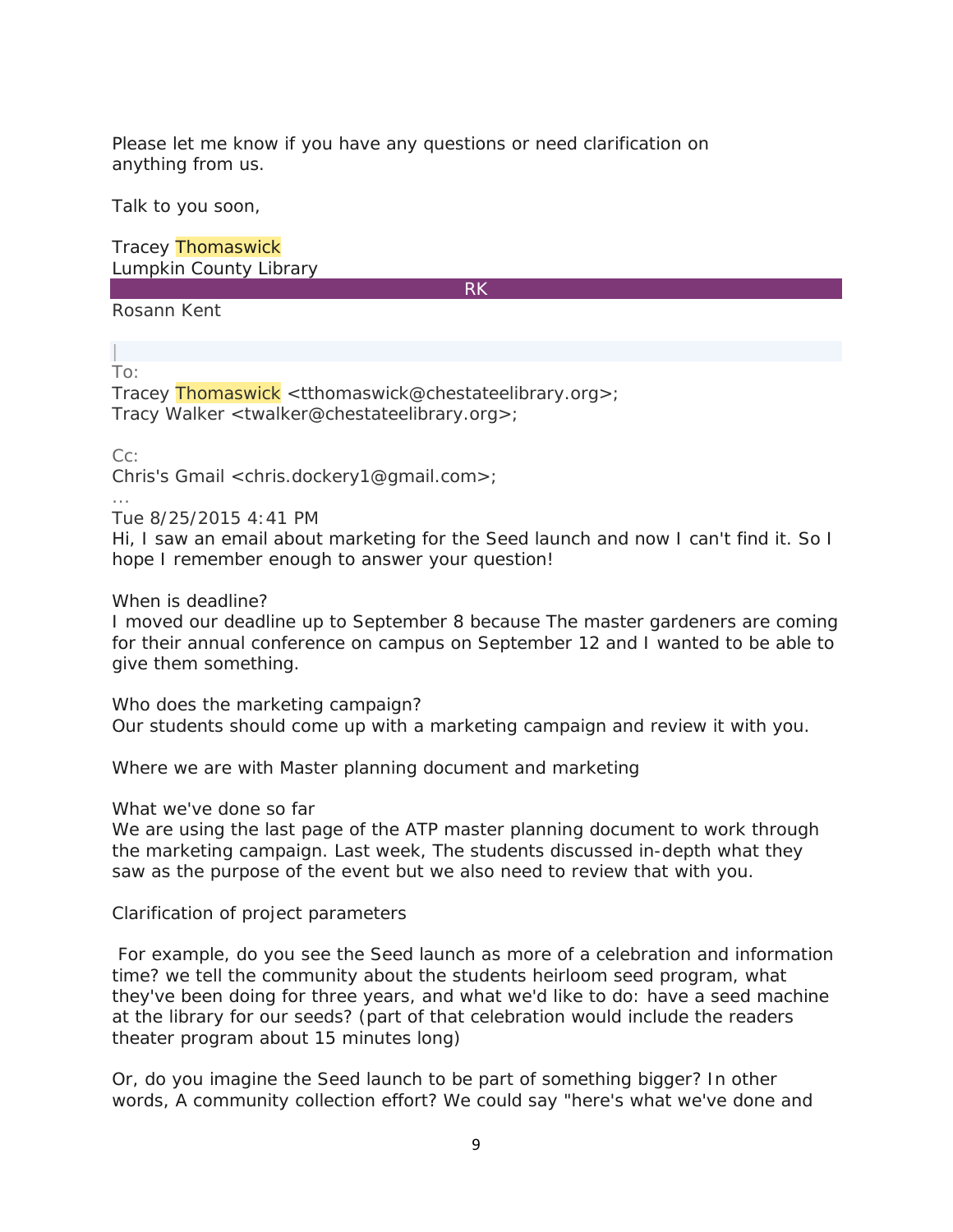here's what we can all do together."

For example, Do we want to attempt a seed and story swap at library in winter? this is a typical time to have a swap.

I I know that a seed and story swap will be quite an undertaking; however, I worry that our garden here at the VickeryHouse will not be able to produce enough seeds to meet the demand. For example, I thought we had a 5 gallon bucket of corn seed save it but when I opened it I discovered the students did not put the desiccant in so it is molded. I know that our garden will produce seeds but it was planted so late because of the groundhogs we might now this year's crop of seeds ready by Oct.

We do have, however, 500 packets of sunflower seeds that we grew as part of a community project in Knoxville. So, there are things to share this coming October, but they may not be as varied as we'd like.

I also think that having a future seed and story swap would give us good Grant leverage if you decide to go for the story corp grant.

What direction would you like for us to move in? That will influence our marketing message.

Rosann

Facebook

TT

Tracey Thomaswick <tthomaswick@chestateelibrary.org>

Reply all| To: 'Stacey Leonhardt' <sleonhardt@chestateelibrary.org>;

Cc: Rosann Kent; Tue 8/25/2015 1:32 PM Inbox Action Items Dear Stacey:

Can you add Rosann Kent as a friend on the library facebook page?

Rosann Kent: [rosann.kent@ung.edu](mailto:rosann.kent@ung.edu)

If you need any more information, please let me know.

Thanks,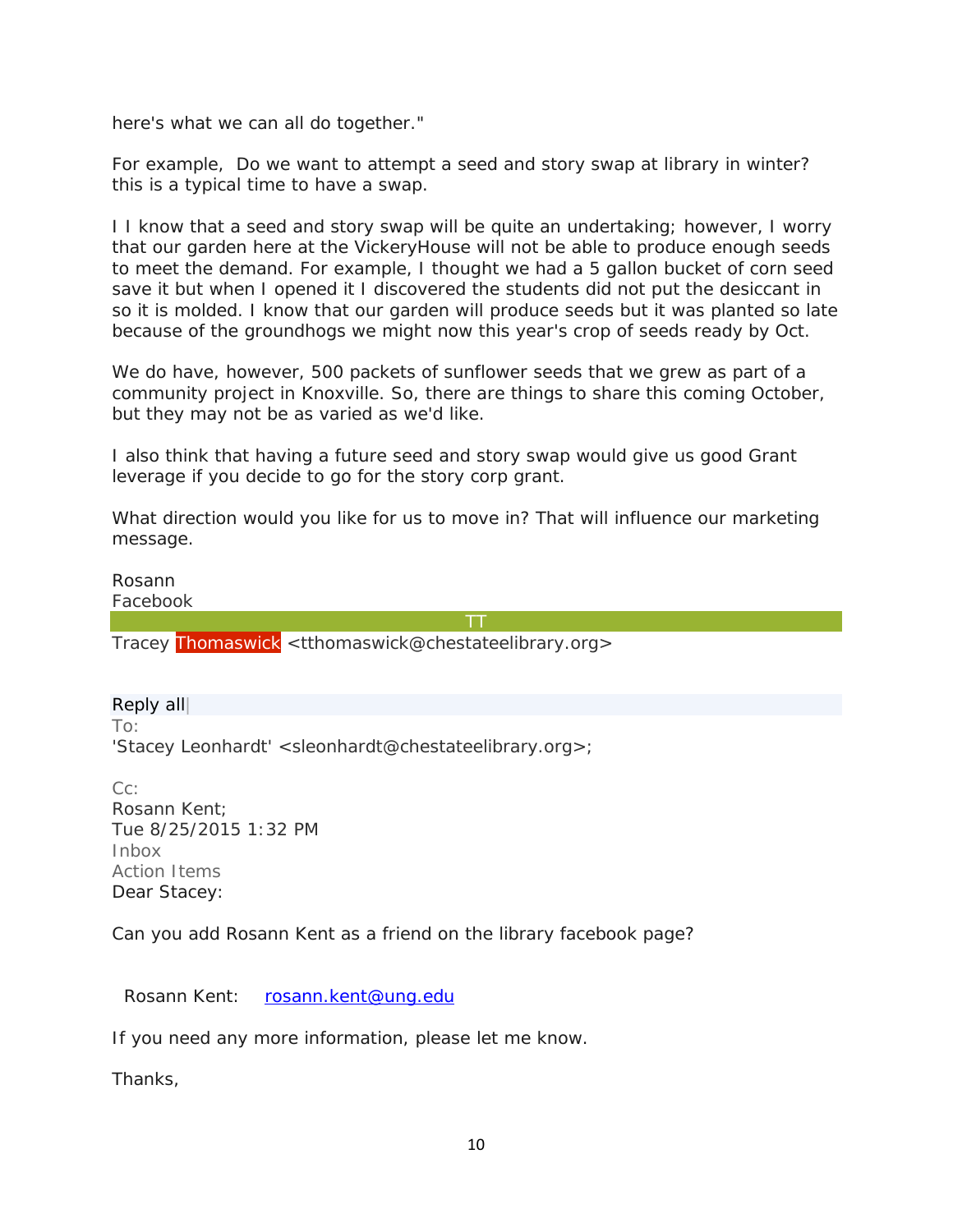**Tracey** Meeting tonight

RK

Rosann Kent

Reply all|

To:

Tracey Thomaswick <tthomaswick@chestateelibrary.org>;

Tue 8/18/2015 12:35 PM

Sent Items

Thanks for letting me know. We will be sure to start right at 5:30 so we will have time to get through material and give you enough time to eat before you have to go! Rosann

Sent from my iPhone

TT

Tracey Thomaswick <tthomaswick@chestateelibrary.org>

| To: Rosann Kent; Tue 8/18/2015 12:33 PM Dear Rosann:

I know that Tracy Walker will be unable to attend the meeting tonight. I will be there at 5:30; however, I will have to leave by 6:40, as I have a long-standing commitment at 7:00 pm on Tuesday evenings.

I just wanted to let you know ahead of time, and I do apologize.

Tracey Thomaswick Lumpkin County Library 706-864-1540

TT

Tracey Thomaswick <tthomaswick@chestateelibrary.org>

| To: Rosann Kent;

...

Cc: atucker@chestateelibrary.org; twalker@chestateelibrary.org; 'Stacey Leonhardt' <sleonhardt@chestateelibrary.org>;

Wed 5/20/2015 10:16 AM Dear Rosann: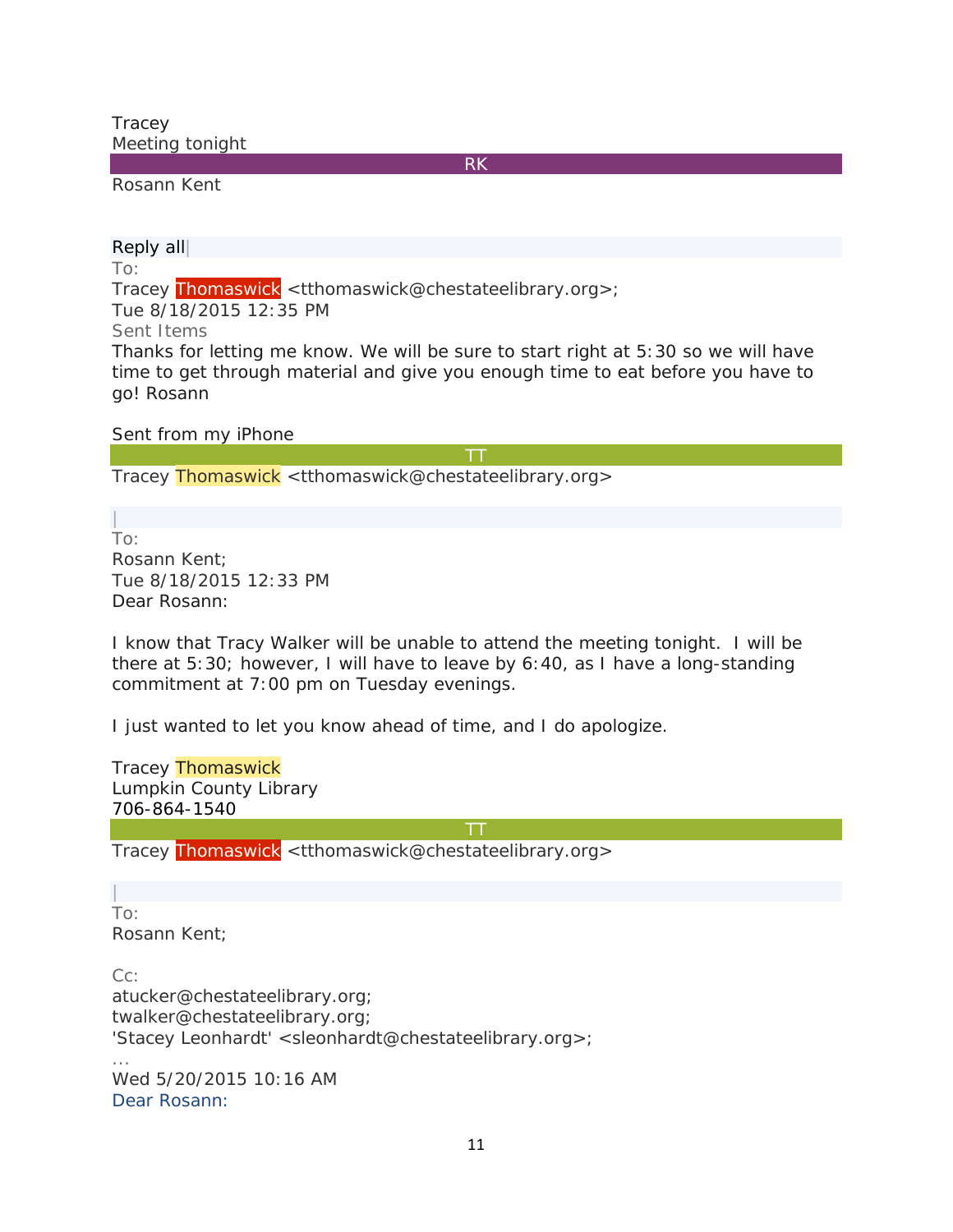Thank you so much for the draft. I have spoken with both Tracy Walker and Stacey Leonhardt, branch manager at our Dawsonville Branch, and we are all on board. I am still awaiting final approval to forge ahead from Claudia. We did not have our weekly meeting this week, as Claudia was out of the office.

The only small correction that I see in the draft, is that the STEM-related programs that we are offering at the libraries are: Full STEAM Ahead (Rather than STEAM IT UP). Otherwise, all looks good. We are exciting to move ahead, and as soon as I hear back from Claudia, I will let you know.

Thanks,

Tracey Thomaswick Lumpkin County Library

From: Rosann Kent [mailto: Rosann.Kent@ung.edu] **Sent:** Monday, May 18, 2015 8:48 PM **To:** Tracey Thomaswick; atucker@chestateelibrary.org **Cc:** Chris Dockery; Debbie Weston From **Subject:** \*\*\*SPAM\*\*\* Draft of partnership summary for Appalachian Teaching Project

Hi Tracey and Andrea, here's a draft of our partnership. Feel free to adjust, change, etc. I've listed a working title so we can begin brain storming. I also talked with Tracy Walker today about partnering for the Story Corp grant. Wouldn't that be something??? Rosann

Working Title:

Seedkeeping: Use the past to save the future

Rationale

For the 2015-2016 and 2016-2017 Appalachian Teaching Projects, the Appalachian Studies Center at the University of North Georgia proposes to partner with Chestatee Regional Library. Like most libraries serving rural communities, Chestatee has experienced decreased funding and staff but yet are charged with a mission to "offer lifelong learning opportunities, family and local history resources and recreational materials to everyone in Dawson and Lumpkin Counties."

Likewise, the Appalachian Studies Center, has collected almost 150 heirloom seed varieties as part of its Saving Appalachian Garden and Stories (SAGAS), an artbased research program that engages community members. In addition to garthering, growing, and banking heirloom seeds, the SAGAS program bridges the gap between art and science by collecting enthnocultural memories from seedkeepers and then creating public art installations from the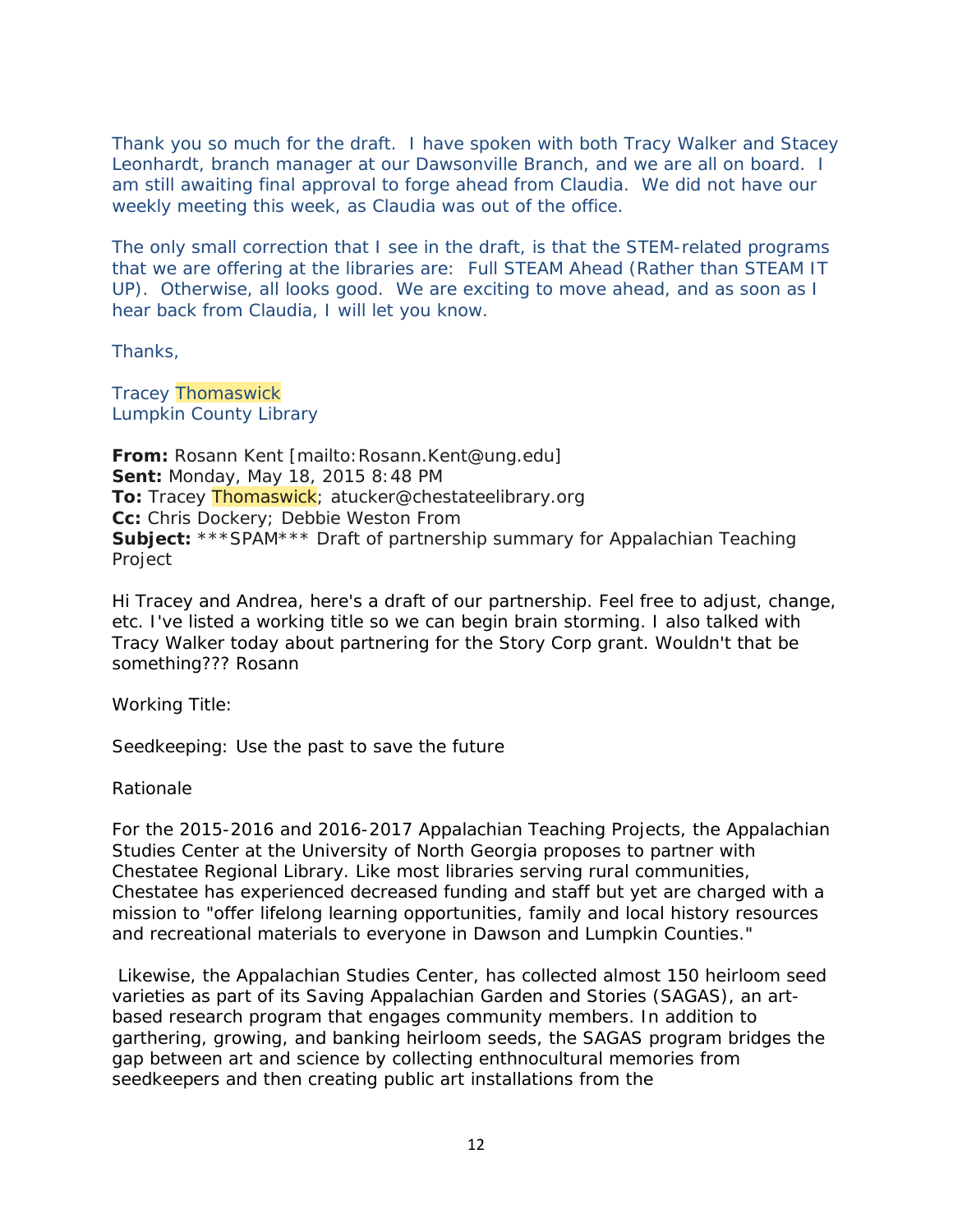interviews. However, the Center has no consistent distribution mechanism for its seeds, stories, or art.

### Summary

In Year 1, students in the Appalachian Studies Minor would provide programming for the library's STEAM IT UP initiative for youth as well as programming for adult patrons. They will interview local seedkeepers, convert the transcripts to readers theater and serve as storytellers in residence at both branches of the library. A seed dispensing machine will be built and at the end of each performance, each patron will receive a seed packet. Students will be responsible for writing a marketing plan, keeping the dispensing machine stocked, and notifying the local newspaper when different types of seeds are deposited. Art made in the previous ATP projects will be rotated at the libraries' locations. October will be the kick off date.

In Year 2, students will continue their arts-based community research by creating a [Crankie](http://www.thecrankiefactory.com/) from additional interviews. (A Crankie is a 19th medium used in the South that is making a come back, especially in Appalachian performance realms. It is a panoramic scene, rolled up inside a box, then hand-cranked so that it scrolls across a viewing screen.) They will continue to stock the seed dispensing machine and provide "edu-tainment" to library patrons.

It is hoped that the partnership could serve as a pilot for a full-fledged seed library, with patrons "borrowing" heirlooms seeds, planting, and returning their saved seeds to replace the library.

Rosann Kent Director, Appalachian Studies University of North Georgia 706-864-1540 Partnering with library?

RK

Rosann Kent

Reply all| To: Tracey Thomaswick <tthomaswick@chestateelibrary.org>;

Cc: atucker@chestateelibrary.org; Chris Dockery; westonfrom@yahoo.com; ...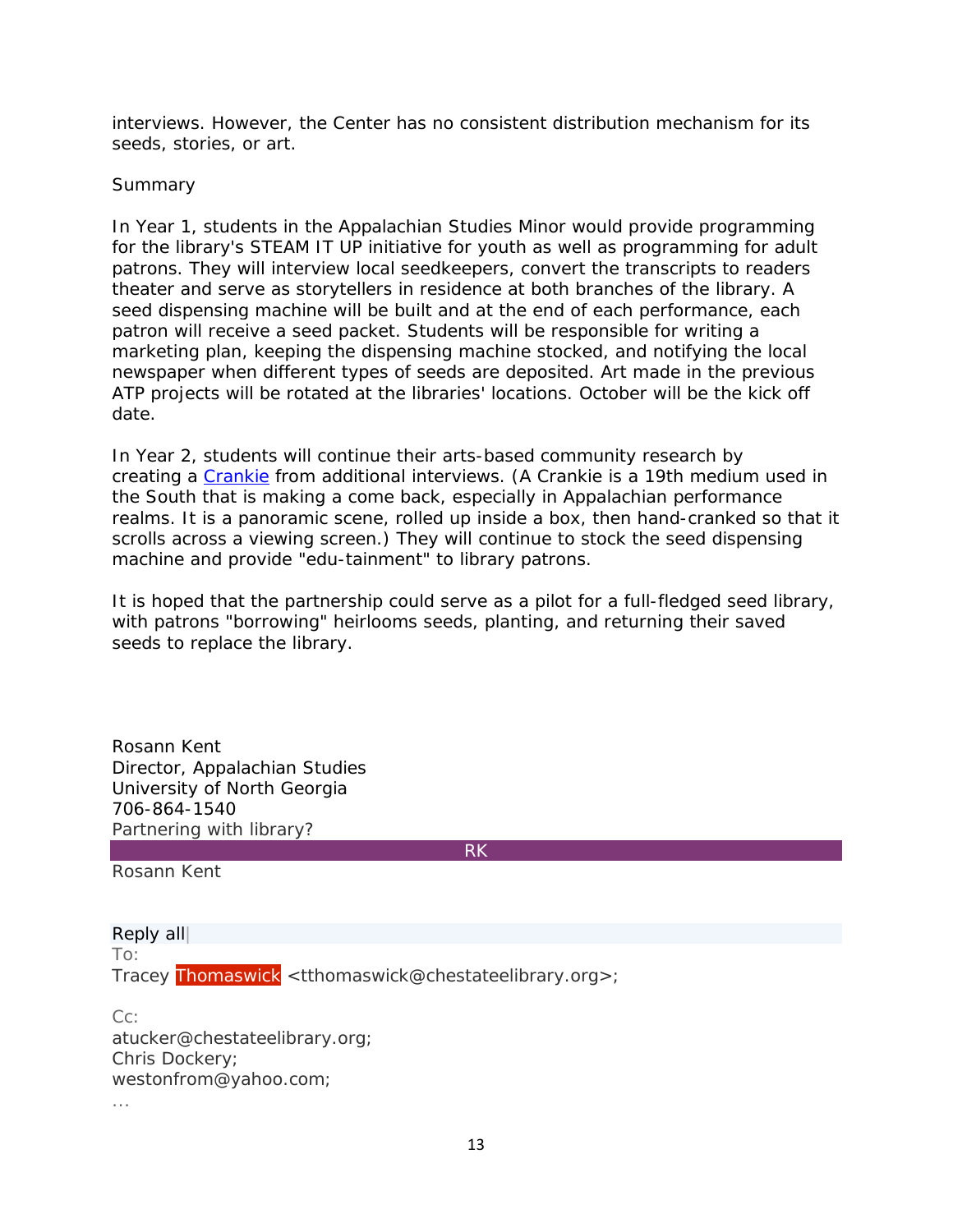Mon 5/18/2015 4:52 PM Sent Items

Hi Tracey, I haven't forgotten the description of the project for your meeting tomorrow with Claudia. I am at the doctor's office and will send it from home tonight.

Rosann

Sent from my iPhone

RK

Rosann Kent

| To:

Tracey Thomaswick <tthomaswick@chestateelibrary.org>;

Cc:

atucker@chestateelibrary.org; Chris Dockery; westonfrom@yahoo.com;

Wed 5/13/2015 7:26 PM

Thank you, Tracey. This will help in writing the full proposal. The link below has the example of last year's proposal plus a powerpoint and video of the project. You can also see Year 1 and Year 2.

<http://www.etsu.edu/cas/cass/projects/ngcsu/default.php>

Looking forward to partnering with you for the 2015-2016 and 2016-2017 Appalachian Teaching Project.

Rosann

**TT** and the second second the second second second second second second second second second second second second second second second second second second second second second second second second second second second se

Tracey Thomaswick <tthomaswick@chestateelibrary.org>

| To: Rosann Kent;

Cc: atucker@chestateelibrary.org; Chris Dockery; westonfrom@yahoo.com; ...

Wed 5/13/2015 2:21 PM Dear Rosann, Chris, and Debbie,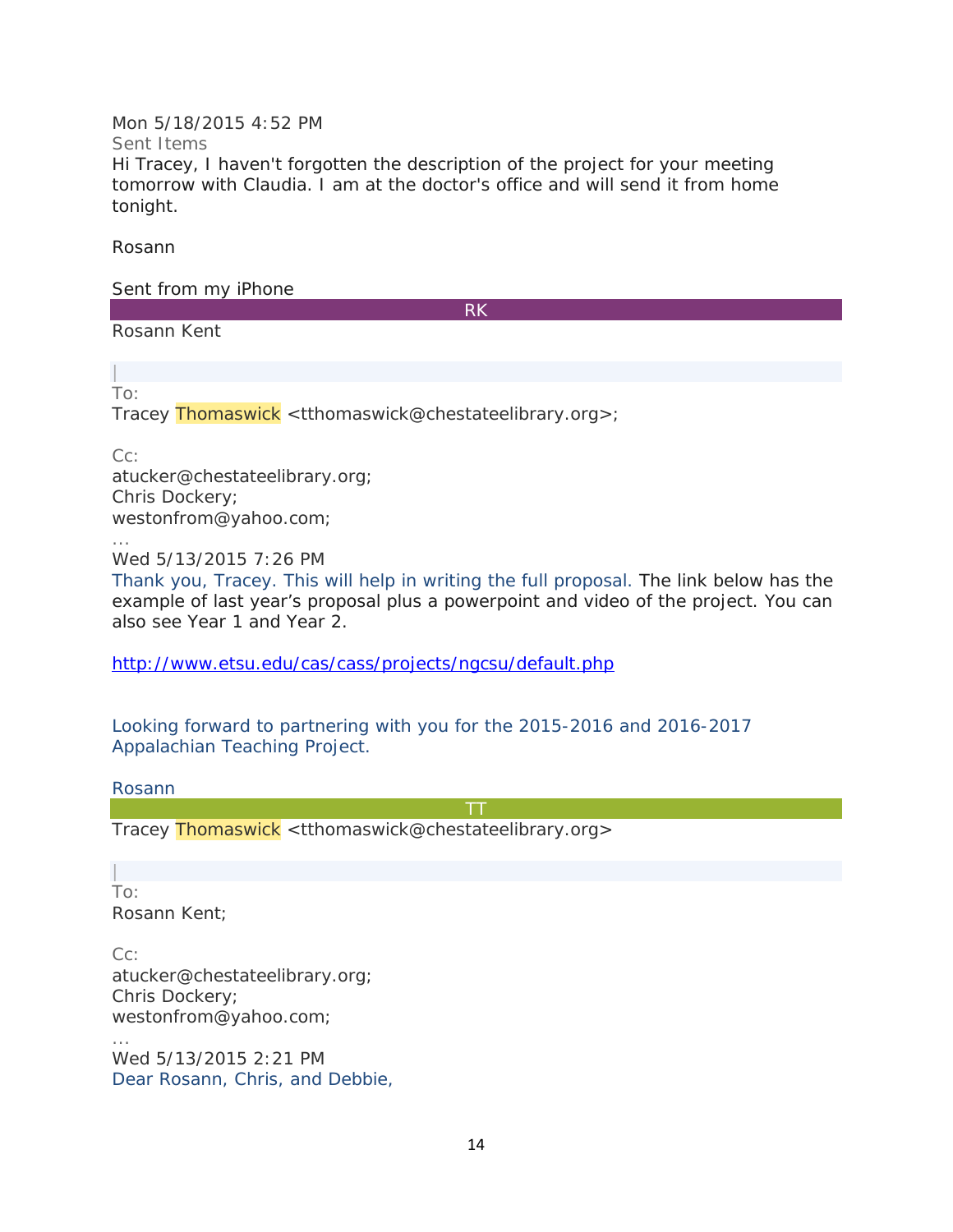What a pleasure meeting with you all today! As promised, here is the Chestatee Regional Library System mission statement:

### *"Chestatee Regional Library System enhances our community's quality of life by offering lifelong learning opportunities, family and local history resources, and recreational materials to everyone in Dawson and Lumpkin Counties."*

Chestatee Regional Library system includes: Lumpkin County Library, Dawson County Library, and a satellite branch in Dawson County (no programs or activities take place at the satellite branch.)

Please let me know if you need any further information.

Tracey Thomaswick Lumpkin County Library

RK

Rosann Kent

| To:

...

Tracey Thomaswick <tthomaswick@chestateelibrary.org>;

Cc: atucker@chestateelibrary.org; Chris Dockery; westonfrom@yahoo.com;

Mon 5/11/2015 12:11 PM 11:15 at VH is great. See you then! Rosann

TT

Tracey Thomaswick <tthomaswick@chestateelibrary.org>

| To: Rosann Kent;

Cc: atucker@chestateelibrary.org; Mon 5/11/2015 11:49 AM Dear Rosann:

Wednesday should be just fine if we could meet at the Vickery House at 11:15 (just a few minutes later)? That way, I could ensure that I was leaving enough staff in the library.

Unless I hear back from you, we will plan to see you at the Vickery House at 11:15 on Wednesday, May 13.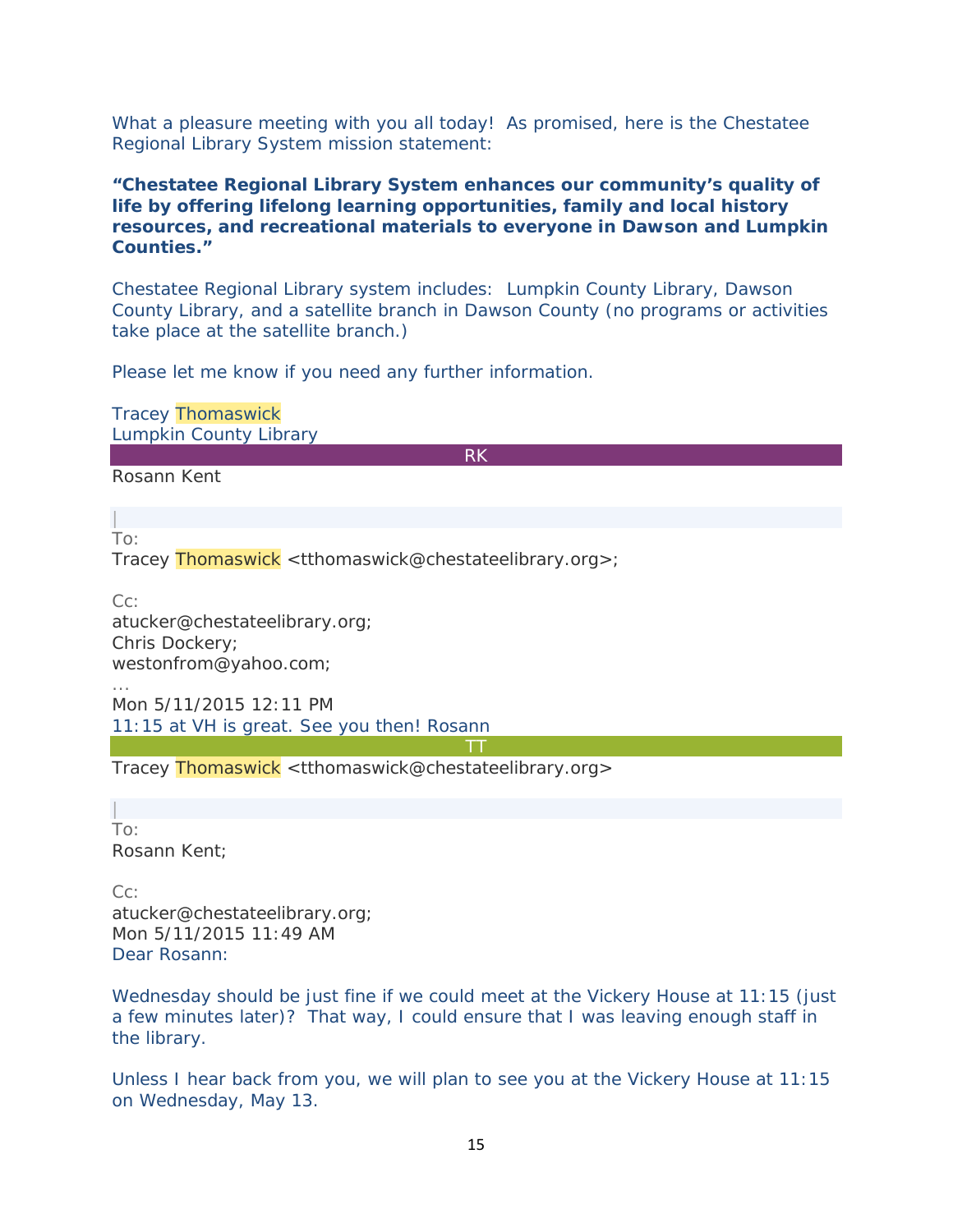### Looking forward to it!

**Tracey** 

RK

Rosann Kent

| To:

Tracey Thomaswick <tthomaswick@chestateelibrary.org>;

Cc: Chris Dockery; Debbie Weston From;

...

Mon 5/11/2015 10:39 AM

Hi Tracey, would you like to meet at 11 am on wed? We can come to the library or you can come to the Vickery House. We have three years of seed art exhibitions set up so you can see what you might like to use for October!

Looking forward to this partnership! Rosann

Sent from my iPhone RK Rosann Kent Fri 5/8/2015 2:29 PM Here is the reply I got from her TT

Tracey Thomaswick <tthomaswick@chestateelibrary.org>

| To: Rosann Kent; Thu 5/7/2015 6:42 PM Dear Rosann:

How exciting!! That would be a wonderful partnership and a great tie-in with our new STEAM programming. October would be a great month to aim toward as well.

We would be available to meet Monday, Tuesday, or Wednesday morning of next week—anytime after 10:30. Just let us know what might work for you, and we will look forward to it. Andrea and I are both off tomorrow, so if you do not get a response back from me, and you would like to meet Monday, that is fine! I will see the email when I get back into the office.

Thank you so much for the wonderful idea.